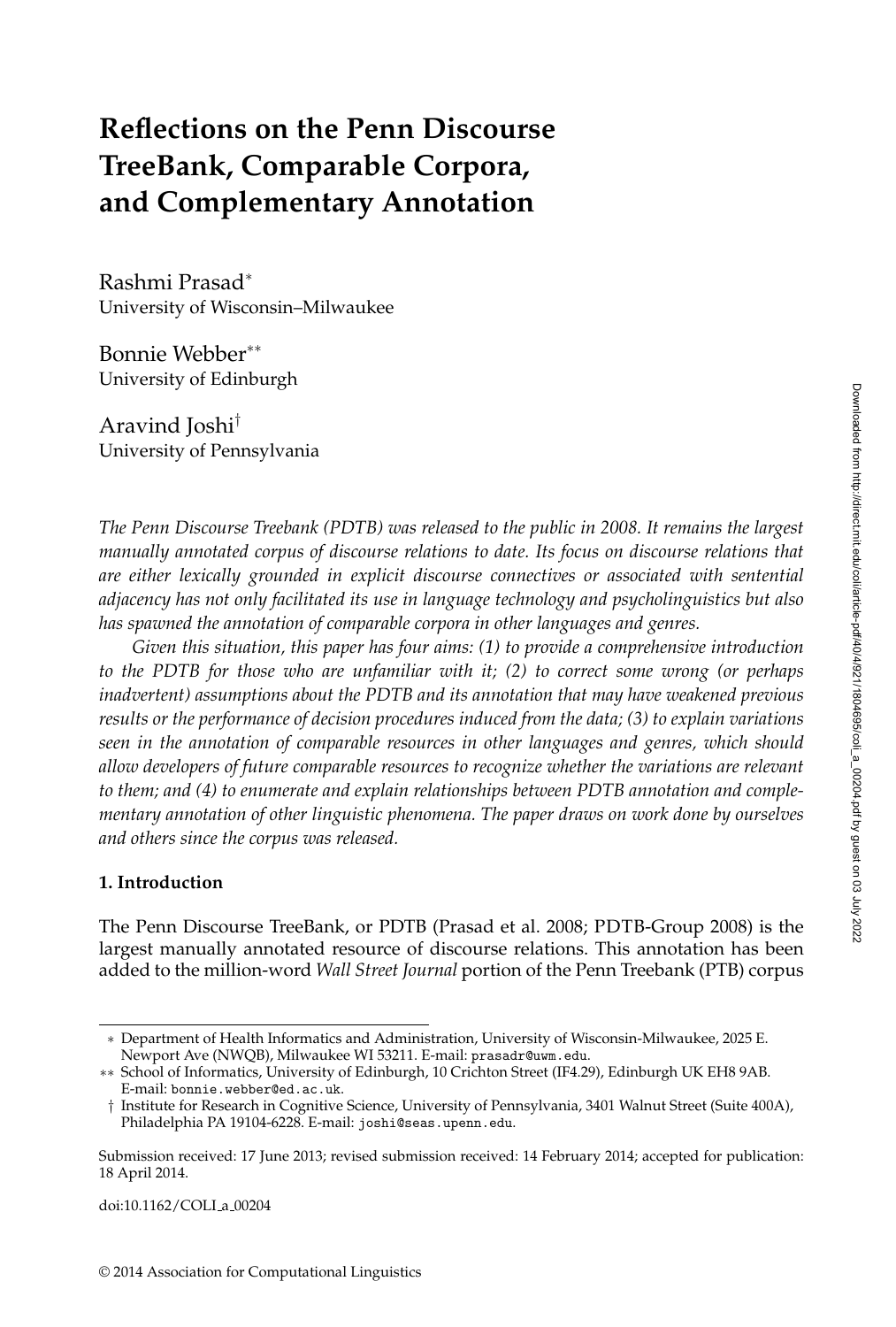(Marcus, Santorini, and Marcinkiewicz 1993), indicating relations between the events, facts, states, and propositions conveyed in the text—relations that are essential to its understanding. Some relations are signalled explicitly, as in Example (1), where the underlined phrase as a result signals a causal relation between the situation described in the first two sentences (called *Arg1* in the PDTB, formatted here in *italics*) and a situation described in the third sentence (called **Arg2**, formatted here in **bold**). Other relations lack an explicit signal, as in Example (2), where there is no explicit signal of the causal relation between the situation described in the first sentence and that described in the second. Nevertheless, there is no change in meaning if the relation is made explicit—for example, using the same phrase as a result (Martin 1992).

- (1) *Jewelry displays in department stores were often cluttered and uninspired. And the merchandise was, well, fake.* As a result, **marketers of faux gems steadily lost space in department** stores to more fashionable rivals-cosmetics makers. [wsj\_0280]
- (2) *In July, the Environmental Protection Agency imposed a gradual ban on virtually all uses of asbestos*. (implicit=as a result) **By 1997, almost all remaining uses** of cancer-causing asbestos will be outlawed. [wsj\_0003]

Over 18K explicitly signalled relations and over 16K implicit forms have been annotated in the PDTB 2.0 (cf. Section 3.2, Table 1), which was released in February 2008, through the Linguistic Data Consortium  $(LDC)^1$ . Researchers since then, in both language technology and psycholinguistics, have begun to use the PDTB in their research, developing methods and tools for automatically annotating discourse relations (Wellner and Pustejovsky 2007; Elwell and Baldridge 2008; Pitler et al. 2008; Pitler and Nenkova 2009; Wellner 2009; Prasad et al. 2010a, 2011; Zhou et al. 2010; Ghosh et al. 2011a, 2011b, 2012; Lin, Ng, and Kan 2012; Ramesh et al. 2012), generating questions (Prasad and Joshi 2008; Agarwal, Shah, and Mannem 2011), ensuring an appropriate realization of discourse relations in the output of statistical machine translation (Meyer 2011; Meyer and Popescu-Belis 2012; Meyer and Webber 2013), and testing hypotheses about human discourse processing (Asr and Demberg 2012a, 2012b, 2013; Jiang 2013; Patterson and Kehler 2013). Other researchers have adapted the PDTB style of annotation to create comparable resources in other languages and genres (Section 4).

What then are the aims of this paper? First, for those researchers who are unaware of the PDTB, Section 2 of the paper lays out the key ideas behind the PDTB annotation methodology, and Section 3 describes the corpus in more detail than previous papers (Prasad et al. 2008; PDTB-Group 2008) and presents what we have learned since release of the corpus in 2008. Secondly, for those researchers who have used the PDTB, Section 3 aims to point out significant features of its annotation that have either been ignored or taken to be *intrinsic* when they are simply *accidental*. We hope that this will enable researchers to derive more from the corpus in the future and recognize the value of having it more completely annotated. Thirdly, annotation of comparable resources in other languages and genres has turned out to vary from PDTB annotation in ways that may be of interest to people contemplating the development of comparable resources in other languages and genres. Section 4 summarizes and explains the sources of this variation. Fourthly, Section 5 aims to show how PDTB annotation complements Time-Bank (Pustejovsky et al. 2003a) and PropBank (Palmer, Gildea, and Kingsbury 2005)

<sup>1</sup> LDC Catalog ID LDC2008T05. http://www.seas.upenn.edu/~pdtb provides more information on the PDTB, including a complete list of publications.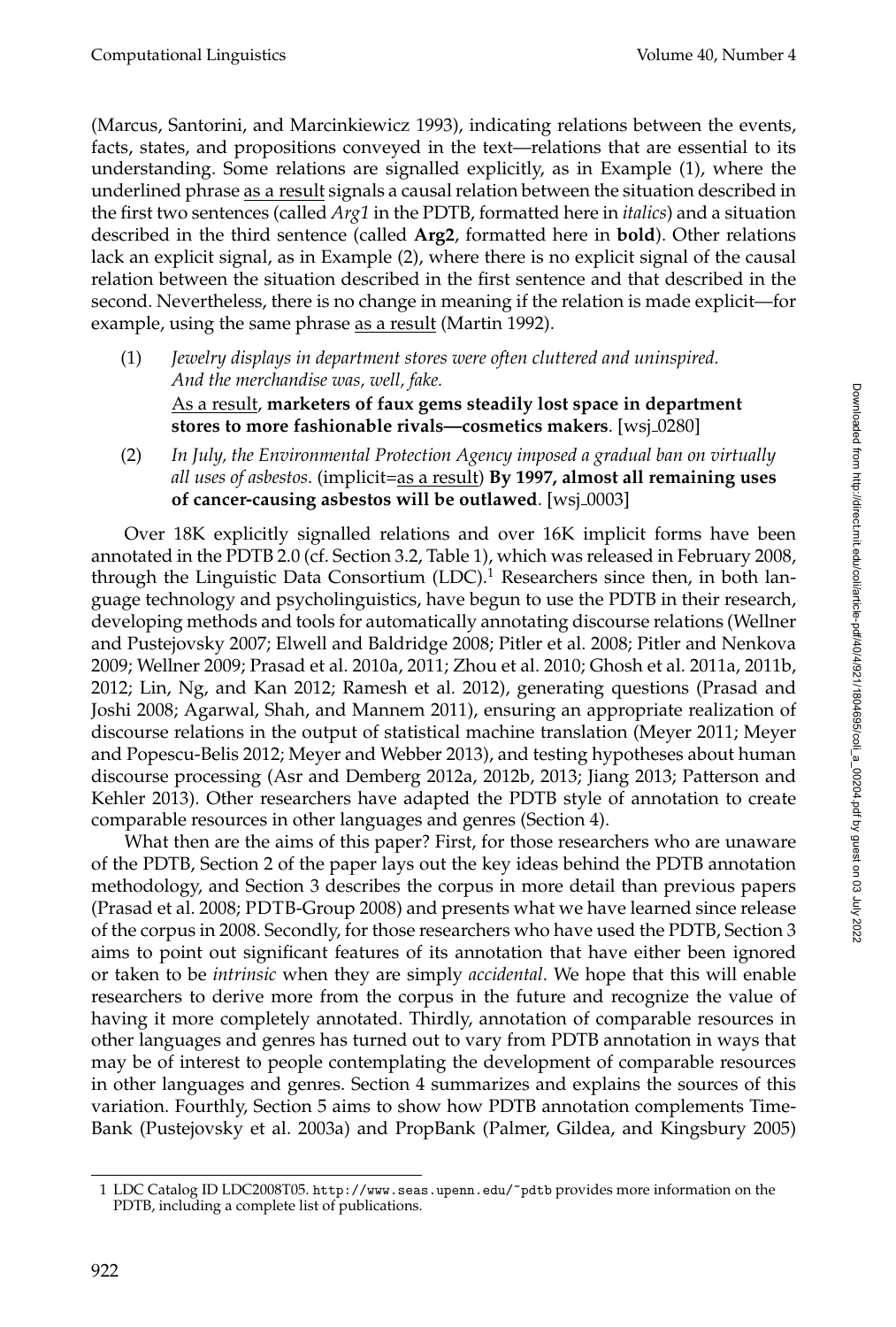annotation over the same Penn TreeBank corpus. Section 6 closes with a summary of the key points.

Although extensive documentation can be found on the PDTB Web site, along with discussions of various aspects of PDTB annotation, there has not as yet been as comprehensive and quantified a discussion of issues as presented here, especially concerning comparable corpora and complementary annotation. Providing this discussion is a major goal of this paper. We ourselves will be addressing many of these issues in the next few years.

# **2. Key Ideas Underlying PDTB Annotation**

Two key ideas underlie the methodology used in annotating the PDTB, setting it apart from other efforts to annotate discourse relations (e.g., Carlson, Marcu, and Okurowski 2001; Polanyi et al. 2004; Baldridge, Asher, and Hunter 2007). First, it makes no commitment to any kind of higher-level discourse structure over the discourse relations annotated between individual text spans. Thus, while *theory-neutral* itself with respect to higher-level discourse structure, the PDTB invites experimentation with approaches to high-level topic and functional structuring (Stede 2012; Webber, Egg, and Kordoni 2012) or to hierarchical structuring (Mann and Thompson 1988; Asher and Lascarides 2003), as a resource for research aimed at a "data-driven and emergent theory of discourse structure" (Bunt, Prasad, & Joshi 2012, page 61).

Secondly, the annotation of discourse relations is *lexically grounded*. Rather than asking annotators to directly classify the sense of relations, which is a difficult task (Stede 2008), annotators were asked to look at lexical items that can signal discourse relations, such as the expression *As a result* in Example (1). When they did signal discourse relations, their arguments and senses were then annotated. Annotators were also asked to look at adjacent sentences that lacked one of these explicit signals. Where they inferred a discourse relation, they first labeled it with a lexical item that could serve as its explicit signal (such as *As a result* in Example (2)), before going on to classify its sense. In both cases, this lexical grounding was aimed at making the annotation more reliable, but it can also serve as a feature in the automated identification of discourse relations mentioned in Section 1.

A more detailed introduction to the PDTB can be found in the PDTB-2.0 overview paper (Prasad et al. 2008) and the PDTB-2.0 annotation manual (PDTB-Group 2008). Other papers describe specific aspects of the annotation such as the senses used in annotating relations (Miltsakaki et al. 2008), alternative lexicalizations (Prasad, Joshi, and Webber 2010b), and attribution (Prasad et al. 2007).

# **3. Key Features of PDTB Annotation**

Here we discuss four key aspects of PDTB annotation that have been partially ignored or misunderstood: Explicitly signalled discourse relations; implicit discourse relations; properties of the arguments to discourse relations; and several issues concerning the senses of discourse relations and their annotation. These discussions extend the description of these features in the original PDTB overview paper and annotation manual.

# **3.1 Explicitly Signaled Discourse Relations**

As Patterson and Kehler (2013) note, the inference of discourse relations may draw heavily upon world knowledge, but may also be facilitated by specific linguistic signals.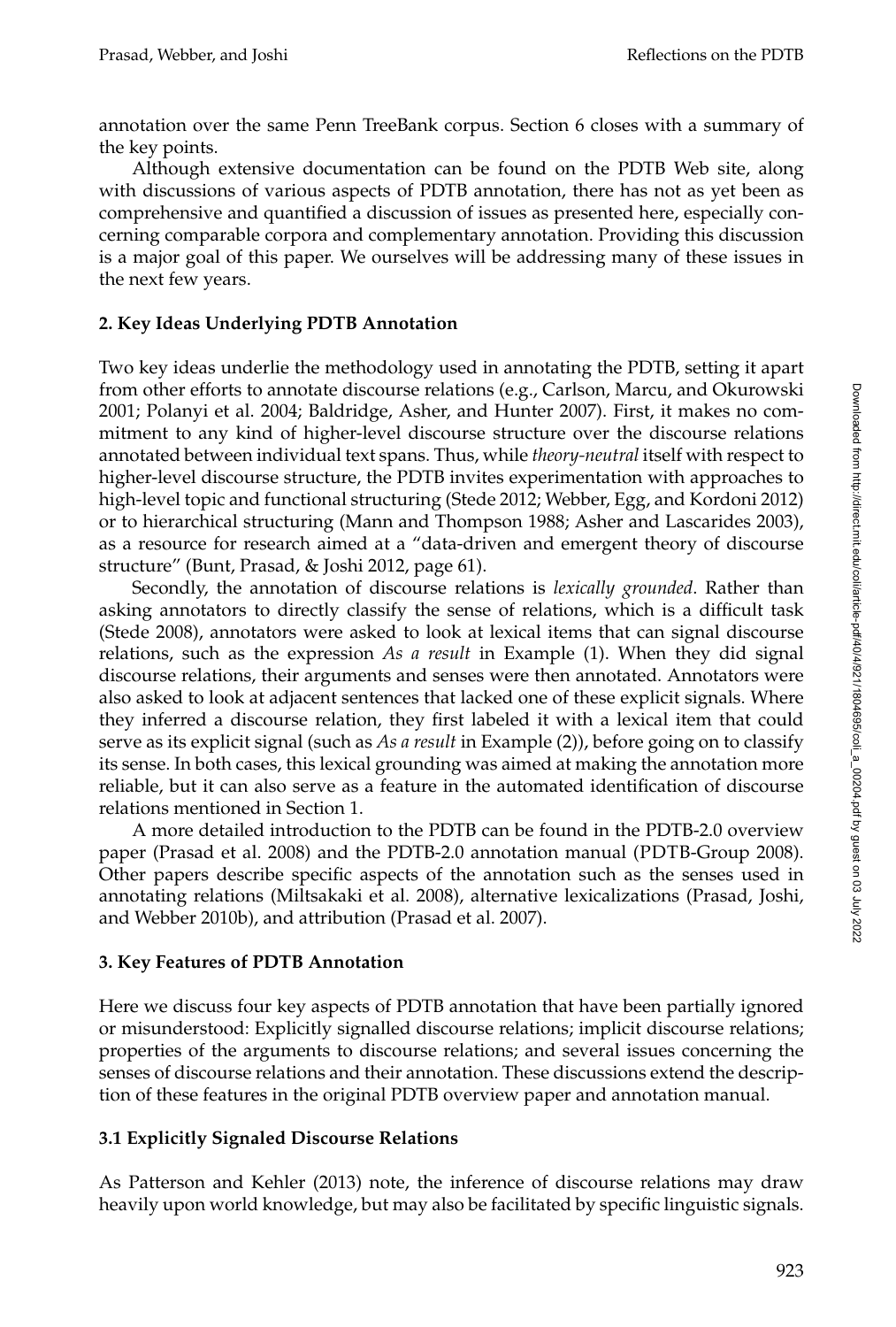It is these signals that we discuss here, distinguishing between (1) the linguistic expressions that can explicitly signal a discourse relation; (2) the resource-limited subset of these expressions that were annotated as such in the PDTB; and (3) the consequences of this resource limit on annotation for using the PDTB.

We have taken the view that discourse relations hold between two and only two (possibly discontinuous) spans of text that can be interpreted as propositions, eventualities, beliefs, etc. (what Asher [1993] has called **abstract objects**). As such, the spans are primarily one or more sentences or clauses, and the expressions that can signal relations between them come from four well-defined syntactic classes:

- Subordinating conjunctions: because, although, when, if, as, etc.
- Coordinating conjunctions: and, but, so, nor, or (and paired versions of the latter — neither. . . nor, either. . . or)
- *Prepositional phrases:* as a result, in comparison, on the one hand... on the other hand, etc.
- Adverbs: then, however, instead, yet, likewise, subsequently, etc.

# These we have called **discourse connectives**, or **explicit connectives**.

During the pilot phase of PDTB annotation, we took as explicit signals of discourse relations, linguistic expressions suggested by previous researchers (Halliday and Hasan 1976; Martin 1992; Knott 1996; Forbes-Riley, Webber, and Joshi 2006). This set was then enlarged as new connectives were found in the WSJ corpus itself. Also identified during this phase were productive modifiers of explicit connectives such as *apparently*, *at least partly*, *in large part*, *even*, *only*, and so on, which were then annotated as connective modifiers.<sup>2</sup>

What were not taken to be discourse connectives were adverbial *cue phrases*, including sentence-initial *Now* (Example (3)), *Well* (Example (4)), *So* (Example (5)), and *OK* (Example (6)), because they signal topic changes such as the beginning of a subtopic or a return to a previous topic (Hirschberg and Litman 1993), rather than relating particular discourse elements.

- (3) **Now** why, you have to ask yourself, would intelligent beings haul a bunch of rocks around the universe? [wsj 0550]
- (4) **Well**, mankind can rest easier for now. [wsj<sub>-1272]</sub>
- (5) **So**, OK kids, everybody on stage for "Carry On Trading." [wsj 2402]
- (6) When Mr. Jacobson walked into the office at 7:30 a.m. EDT, he announced: "**OK**, buckle up." [wsj<sub>-1171]</sub>

We did not intend to annotate as discourse connectives *pragmatic markers* such as *actually* and *in fact*, which serve to signal the conversational role of the speaker's matrix utterance—specifically, that it is "either aligned with or contrary to something previously said by another speaker, by the speaker on a previous occasion or to what people in general say" (Aijmer and Simon-Vandenbergen 2004). But *in fact* was annotated in the PDTB as a discourse connective, whereas *actually* was not. Nevertheless,

<sup>2</sup> We have not yet seen much use made of these modifiers, even though it is clear that they can, for example, be used to disambiguate connectives. (E.g., **all** tokens of modified *ever since* convey a TEMPORAL sense, while only 51% of unmodified *since* do. Similarly, 76% of modified *even though* convey the sense CONCESSION, whereas only 37.3% of unmodified *though* do.)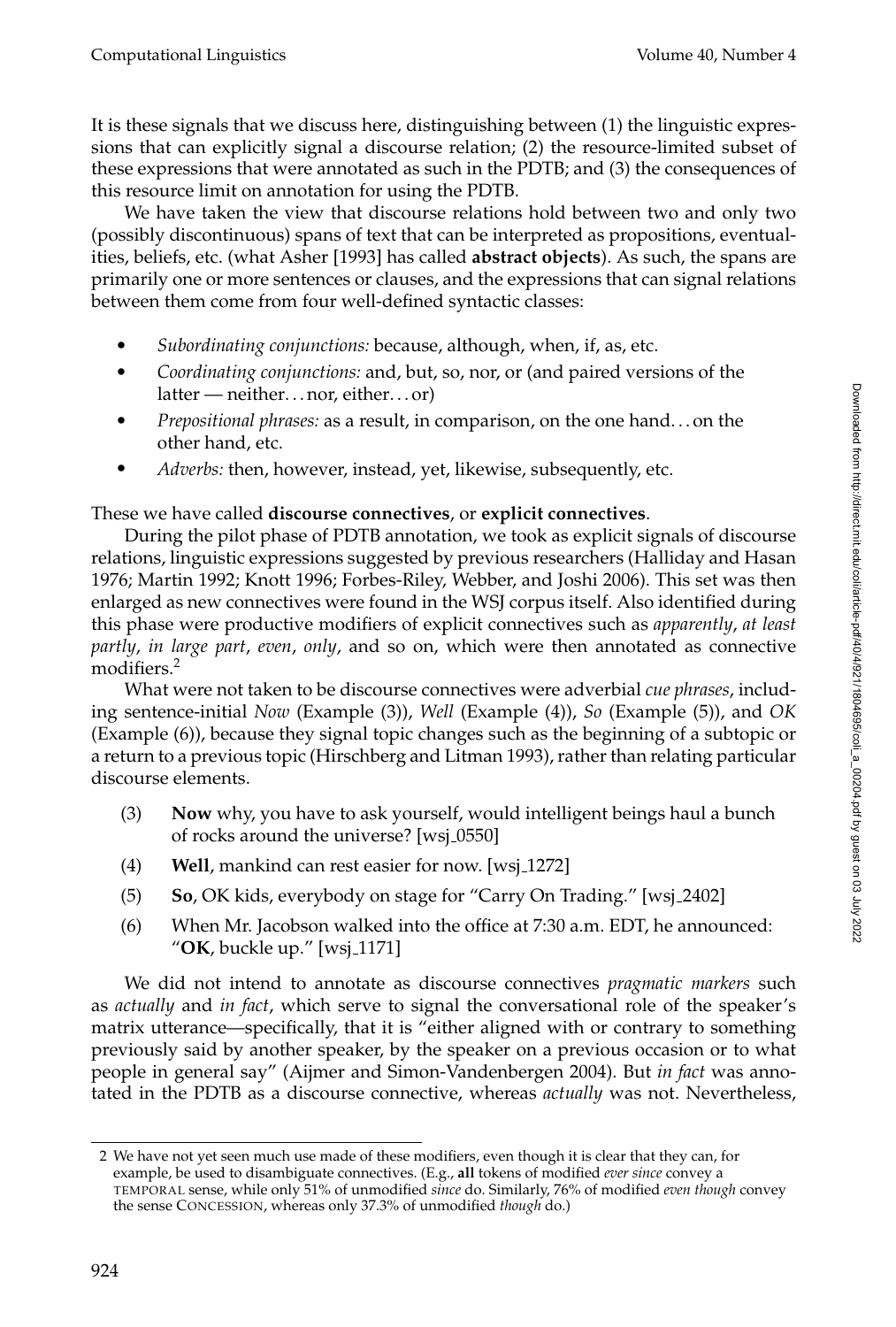this accidental annotation provides interesting information on what discourse relations *pragmatic markers* are associated with, which seems worth further study.

Resources then limited which types of explicit linguistic signals of discourse relations were actually annotated as such. In particular, sentence-initial prepositional phrases with an overt deictic argument (e.g., *for that reason*, *by then*) were not included in the set of explicit discourse connectives and hence not systematically annotated because it was felt this could be put off until deictic coreference was annotated more generally. The consequences of limiting *a priori* what were taken as possible signals for a discourse relation $3$  meant that adjacent sentences lacking one of these expressions might contain a different sort of evidence for a discourse relation between them. The consequence for annotating implicit discourse relations is described in the next section.

# **3.2 Implicit Relations**

The PDTB calls discourse relations that lack an explicit discourse connective between their arguments **implicit discourse relations**. Users of the PDTB thus need to understand (1) where and how implicit relations were annotated and (2) what was done in their absence.

As to the first point, the PDTB did not mandate unconstrained search for implicit discourse relations. Rather, annotators were asked to consider implicit discourse relations only between adjacent sentences within a paragraph, in the absence of an explicit connective relating them. The procedure involved (1) identifying one or more connectives that could be inserted between the two sentences without changing the discourse relation(s) between them, and then (2) specifying the sense of those relations. This had several consequences, each of which is discussed further in this section:

- 1. A sentence might bear no relation to its left-adjacent neighbor, even though a wider search might find some earlier text to which it was related.
- 2. Paragraph-initial sentences were taken to have no left-adjacent neighbor and were thus not examined as an argument to a discourse relation unless they contained an explicit discourse connective.
- 3. Implicit discourse relations were not annotated within a sentence except between clauses connected by a semicolon.
- 4. There were cases where annotators could not insert a connective between sentences because to do so appeared redundant.
- 5. There were cases where annotators could not insert a connective between sentences because they did not infer a discourse relation between them. Rather, the later sentence simply provided more information about an *entity* mentioned in the previous one.
- 6. Despite there being common patterns of multiple explicit connectives, annotators were not asked whether an implicit discourse relation might hold concurrently with a relation signalled with an explicit connective.

<sup>3 &</sup>quot;Possible" because many expressions on the list have non-discourse functions as well—e.g., in addition to functioning as a discourse connective expressing a "result" relation, *so* can also function as an intensifier (*so short*) or as part of the verb phrase anaphor *do so*. Part of the annotation process involved excluding tokens that did not function as discourse connectives.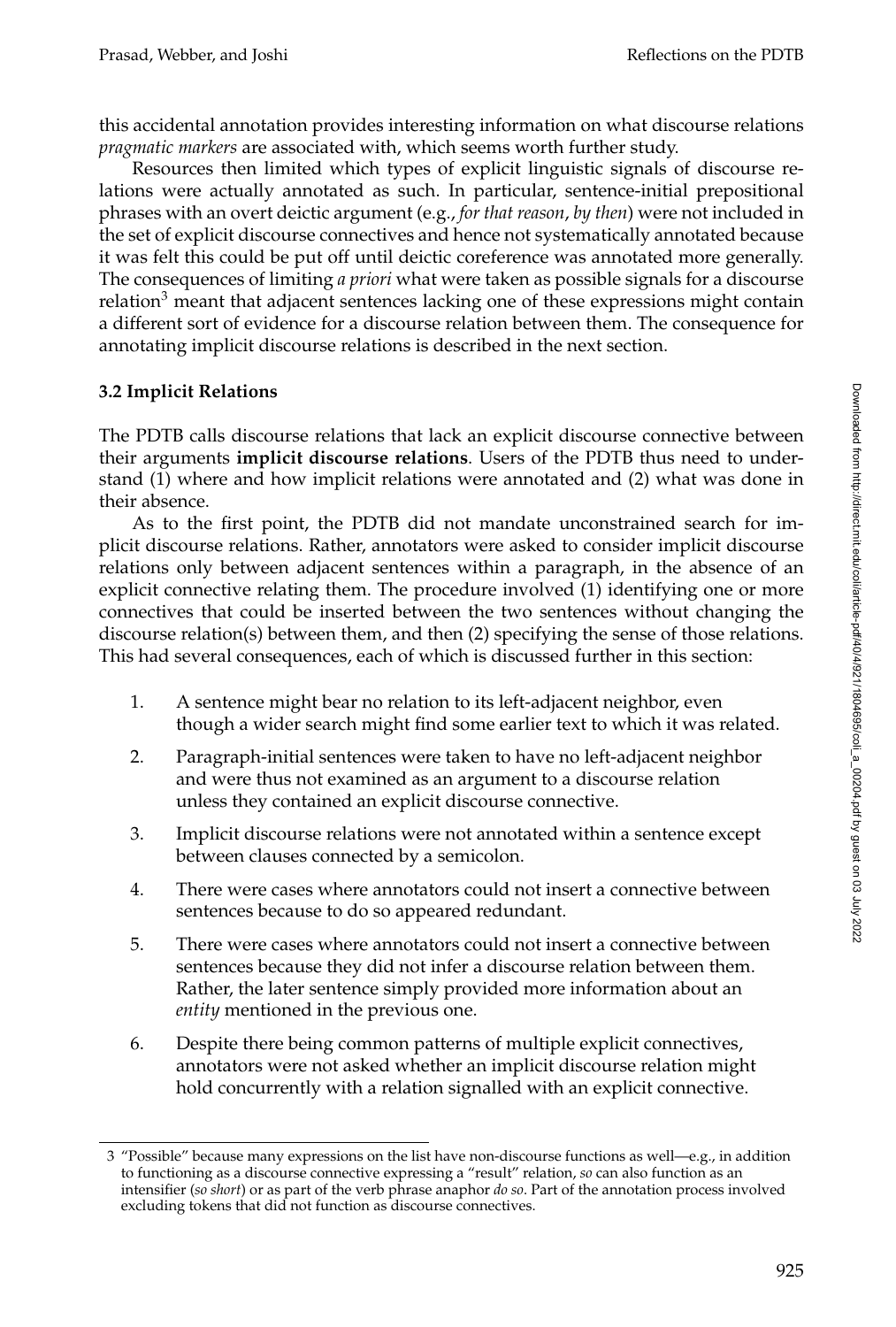| PDTB Relations No. of tokens |        |  |
|------------------------------|--------|--|
| Explicit                     | 18,459 |  |
| Implicit                     | 16,224 |  |
| AltLex                       | 624    |  |
| EntRel                       | 5,210  |  |
| NoRel                        | 254    |  |
| Total                        | 40,600 |  |

**Table 1** Total relations annotated in the PDTB.

Point (1) has been addressed in the BioDRB (Prasad et al. 2011), which adheres to most of the PDTB annotation conventions but allows an implicit discourse relation to hold between non-adjacent sentences within the same paragraph (cf. Section 4.5). This has reduced the proportion of potential implicit relations that were marked *NoRel* from 1.15% in the PDTB (254/22141, cf. Table 1) to 0.9% (29/3223) in the BioDRB (Prasad et al. 2011). The same choice was made in the Hindi DRB (Kolachina et al. 2012).

Points (2) and (3) remain gaps in PDTB annotation that we plan to address in the future. Example (7) illustrates point (3): One could insert a connective such as *afterwards* or *thereafter* before the free adjunct (i.e., *afterwards returning . . .*), making explicit the relation of temporal PRECEDENCE between the event expressed in the main clause and that in the free adjunct. (Arg1 and Arg2 are not indicated in italics and bold in Example (7) because free adjuncts have not yet been annotated in the PDTB.)

(7) He flew to Fort Bragg, N.C., in September of that year for a course in psychological operations, returning to the School of the Americas in Panama for a two-month course called "military intelligence for officers."  $[ws]$ <sub>-2013</sub>]

In Section 5.2, we discuss how PropBank ArgM annotation can be used in addressing gaps in the annotation of sentence-internal implicit relations in the PDTB.

With respect to point (4), cases where inserting connectives seemed *redundant* were taken to arise from the relation being signalled by an expression from *outside* the set of explicit connectives. These expressions were annotated as *Alternative Lexicalizations* of evidence for discourse relations and their *Arg1* and **Arg2** annotated accordingly. We have counted them under *AltLex* relations in Table 1 rather than as *Implicit* discourse relations (also shown there). For example, in Example (8), inserting a connective like *because* between the sentences was felt to be redundant. Here, *One reason is* was annotated as an alternative lexicalization of the causal relation between them (indicated in SMALL CAPITALS adjacent to **Arg2**).

(8) *Now, GM appears to be stepping up the pace of its factory consolidation to get in shape for the 1990s*. (CONTINGENCY.CAUSE.REASON) **One reason is mounting competition from new Japanese car plants in the U.S. that are pouring out more than one million vehicles a year at costs lower than GM can match**. [wsj\_2338]

Some *AltLex* expressions are the deictic PPs which were not annotated as explicit discourse connectives due to resource limitations (cf. Section 3.1). Other expressions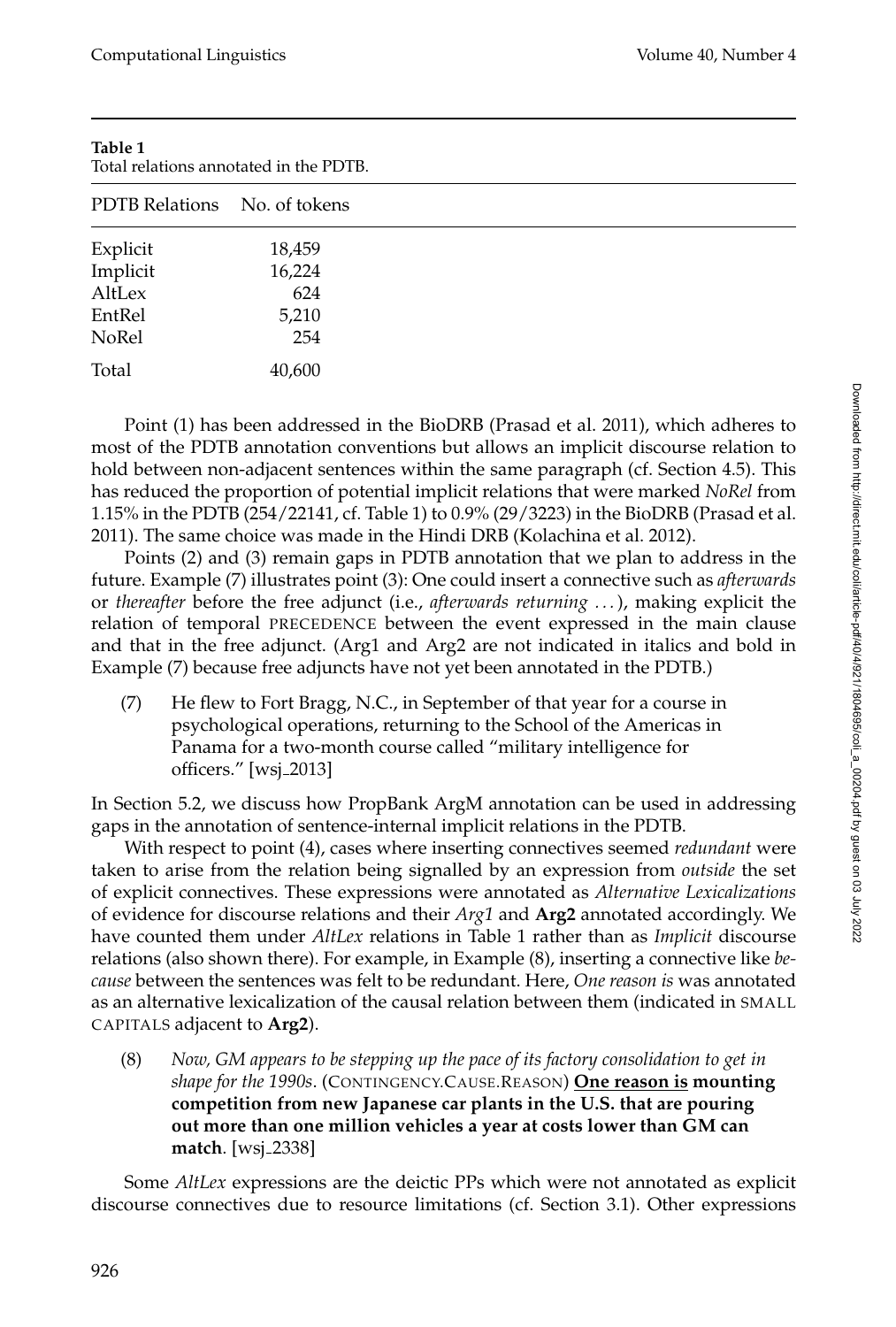such as *quite the contrary*, *eventually*, and *thereafter* (nearly 15% of alternative lexicalizations) meet all the criteria for explicit connectives, even though they had not been included earlier. Another 9% of expressions were found to be phrases such as *What's more* (Example (9)), which suggests that the range of discourse connectives should be widened to include other syntactic classes.

(9) Marketers themselves are partly to blame: *They've increased spending for coupons and other short-term promotions at the expense of image-building advertising*. (EXPANSION.CONJUNCTION) **What's more, a flood of new products has given consumers a dizzying choice of brands, many of which are virtually carbon copies of one other**. [wsj 1856]

*AltLex* expressions are under-annotated in the PDTB because they were only annotated when annotators found it redundant to insert an implicit connective between adjacent sentences. For example, whereas 15 tokens of *that means* were noticed and annotated as *AltLex*, another 18 in the corpus were not examined, such as the one following *and* in Example (10).

(10) "*I see a lot of evidence indicating a slower economy*, and **that means my interest-rate outlook has a downward tilt**," said Garnett L. Keith Jr.  $\ldots$ [wsj\_1694]

As a result, *AltLex* expressions cannot be exploited in machine learning—for example, for inducing a model of discourse relation annotation—because no individual *AltLex* expression can be guaranteed to be fully annotated in the corpus.

Everyone who has attempted to annotate or catalogue discourse connectives has commented on the lack of a complete list of words and phrases serving this role (Versley 2010; Rysová 2012; Meyer and Webber 2013). Rather than provide annotators with an incomplete list of connectives and allowing them to identify *alternative lexicalizations* during annotation), one might consider giving them complete freedom as to what to annotate as grounding for discourse relations. Although such a process has its own problems (Section 4.1), expert annotators and good training may make it a plausible basis for effective discourse annotation.

As for point (5), if annotators were unable to insert a connective between sentences because they were not able to infer a discourse relation between them, they were asked to check whether the second sentence provided more information about one or more entities mentioned in the previous sentence, as in

(11) Pierre Vinken, 61 years old, will join the board as a nonexecutive director Nov. 29. Mr. Vinken is chairman of Elsevier N.V., the Dutch publishing group. [wsj 0001]

If it did, annotators were told to annotate the relation type as *EntRel*. EntRel captures **entity-based coherence** between sentences (Knott et al. 2001) realized either directly (i.e., via an anaphoric pronoun or NP in the second sentence) or indirectly (i.e., through a **bridging inference**). Annotators were not asked to annotate their evidence for EntRel. Although it might be possible to use a resource such as the coreference annotation in OntoNotes (Weischedel et al. 2012) to recover what the annotators had in mind, in cases such as Example (12) the *entity-based coherence* is less obvious.

(12) *This financing system was created in the new law in order to keep the bailout spending from swelling the budget deficit*. **Another \$20 billion would be raised through Treasury bonds, which pay lower interest rates**. [wsj 2200]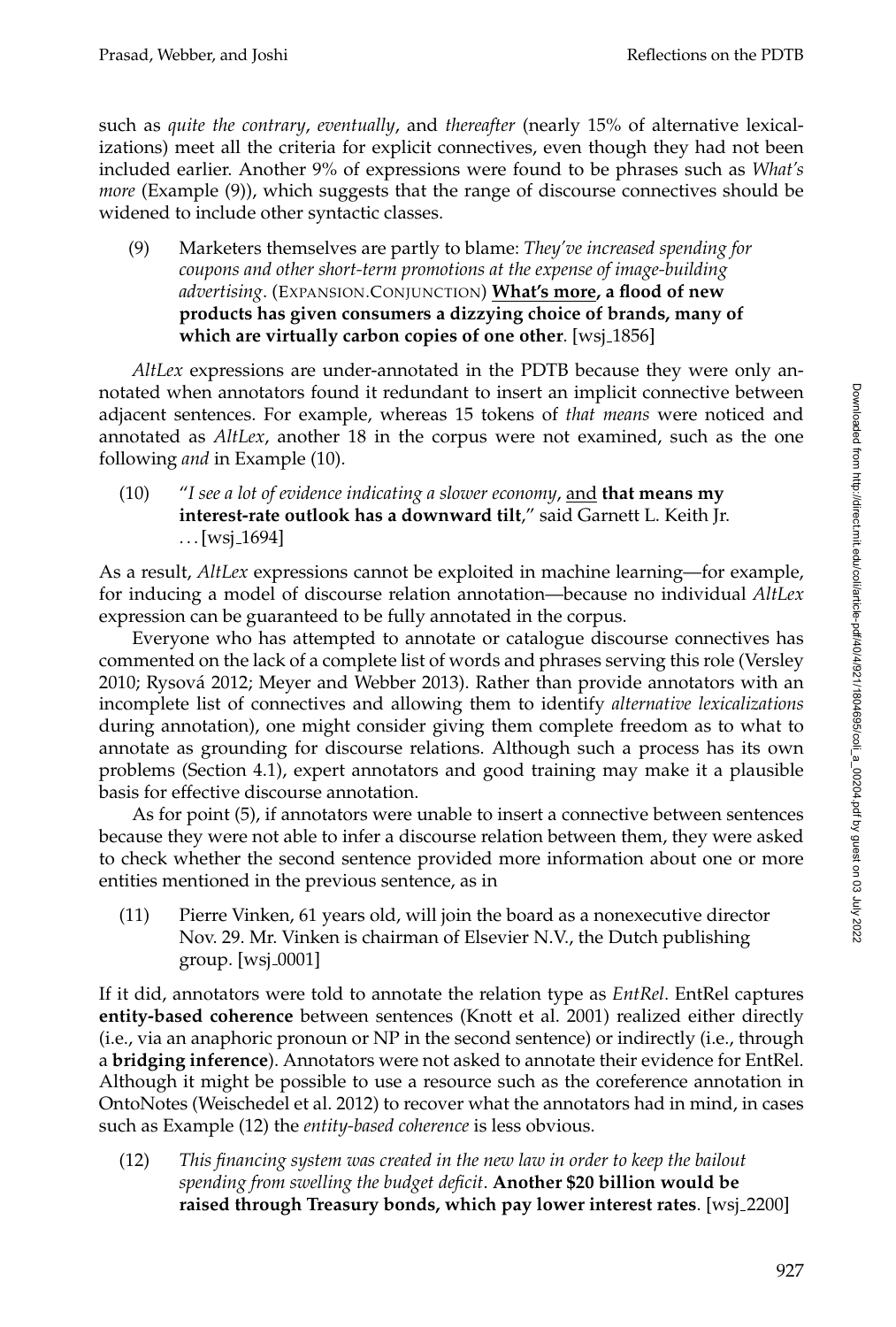Such cases would benefit from the entity or entities that ground this relation being annotated explicitly, as well as provide valuable data for studies of entity-based coherence.

Table 1 also notes the 254 cases where the annotators did not see either an Alternative Lexicalization or an Entity-relation between adjacent sentences (within the same paragraph). These they annotated as NoRel.

Point (6) involves the possibility of an explicit connective or *AltLex* expression occurring concurrently with an implicit connective. That is, a recent unpublished pilot study carried out at the University of Edinburgh (Jiang 2013) used MTurk to show that readers presented with text containing a discourse adverbial also infer the sense associated with a conjunction (coordinating or subordinating), even when no conjunction is present in the text. The study involved 80 items taken from the freely available *Corpus of American English*, each consisting of a clause, followed by a gap, followed by a clause containing one of four discourse adverbials (*after all*, *in fact*, *in general*, *instead*). Each HIT (Human Intelligence Task) consisted of one item and six conjunctions (*and*, *because*, *before*, *but*, *or*, *so*, or none). The Turker was asked to insert into the gap, the conjunction (or none) that seemed most natural between the clauses.

For example, in Example (13), 50/52 Turkers inserted *but* into the gap, showing that they interpreted the relation between the clauses as being the same as if what was explicit was but instead:

(13) Logically, she should be dead. Instead, she feels fine, caring for her daughters and walking a pedometer-measured two miles a day.

In Example (14), 49/52 Turkers inserted *so* into the gap, showing that they interpreted the relation as being the same as if what was explicit was so instead:

(14) He suspected he shouldn't say that. Instead he lied.

Notice how different Example (13) would be if it were realized with so instead, or Example (14) with but instead: Neither is what the writer intended.

The effect was less strong in Example (15), where 33/52 Turkers chose because, showing that they interpreted the relation as being the same as because instead, whereas the other Turkers chose differently among the other options:

(15) If he'd expected her to be upset, he was disappointed. Instead, she laughed, clapping her hands.

Although it is not yet clear which discourse adverbials are compatible with one or more concurrent implicit relations, it is nevertheless likely that such discourse relations are under-annotated in the PDTB and should be addressed.

# **3.3 Arguments**

The two arguments to discourse relations contribute to the senses of the relations taken to hold between them. The PDTB gives annotators two ways to restrict these arguments to only the material needed for these relations.

As already noted, it is the events, states, propositions, claims, etc., in a text that participate in discourse relations. In English, such *abstract entities* tend to be conveyed through sentences, clauses, nominalizations, and verb phrases. Hence, these are what can be annotated in the PDTB as arguments.<sup>4</sup> Also because **discourse deictics** (e.g., *this*,

<sup>4</sup> Because neither *and* nor *or* was annotated as a discourse connective when it conjoined VPs, so-conjoined VPs were not annotated as arguments.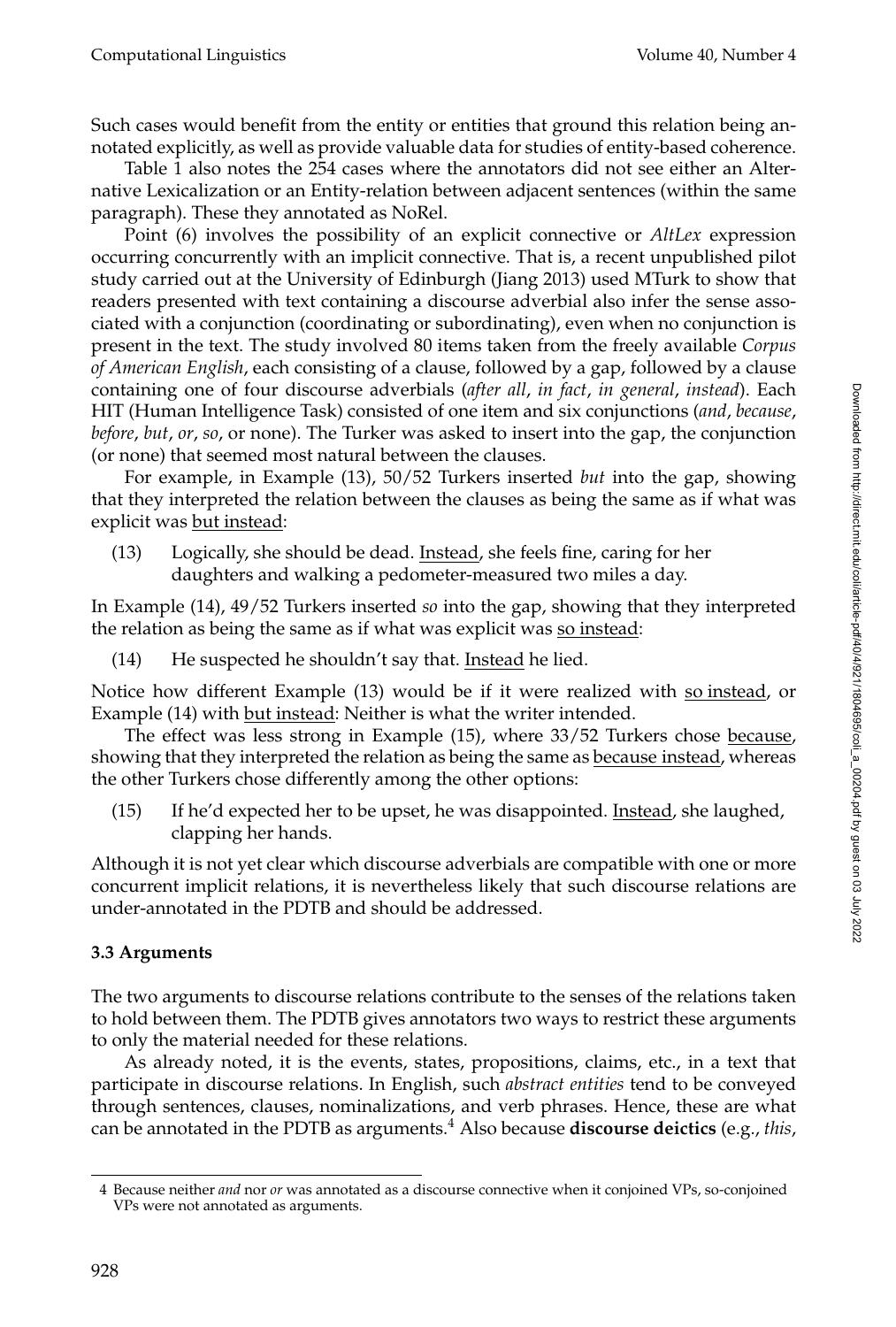*that*, *so*) can refer back to such interpretations (Example (16)), as can particles such as *yes* and *no* that function as responses to questions (Example (17)), these can also be annotated as arguments.

- (16) Evaluations suggest that good ones are—*especially so* if **the effects on participants are counted**. [wsj\_2412]
- (17) Underclass youth are a special concern. [*Sup*<sup>1</sup> Are such expenditures worthwhile, then]? *Yes*, if **targeted**. [wsj 2412]

One way to limit arguments to only the minimal text needed for a given discourse relation (a *minimality principle*), was to allow annotators to specify that other text appeared *relevant but not necessary* to that interpretation. Specifically, they could annotate as *Sup1*, material *supplementary* to Arg1, as in Example (17), where the preceding question was annotated as relevant to interpreting the question response particle, and as *Sup2*, material supplementary to Arg2, as in Example (18), where the material enclosed in square brackets was annotated as relevant but not necessary to interpreting the temporal relation expressed with *then*.

(18) *It acquired Thomas Edison's microphone patent* **and** then **immediately sued the Bell Co.** [*Sup*<sup>2</sup> claiming that the microphone invented by my grandfather, Emile Berliner, which had been sold to Bell for a princely \$50,000, infringed upon Western Union's Edison patent.] [wsj\_0091]

Supplementary information (both *Sup1* and *Sup2*) appears to have been underannotated in the PDTB, mainly because annotaters were only invited, and not required, to check whether any text should be so annotated. This shows when one compares the number of *Sup1* or *Sup2* annotations on explicit discourse relations, which were annotated first, with the number of such annotations on implicit discourse relations, which were annotated on a subsequent pass: 1,571 explicit relations were annotated with supplementary information, whereas only 126 implicit relations were, despite nearly equal numbers of both. Before considering the existence of *Sup1* or *Sup2* as a feature indicative of the likely use of an explicit connective to signal a discourse relation (Patterson and Kehler 2013), it must be assessed whether this is an accidental feature of the PDTB's annotation or an intrinsic feature of the discourse relations themselves.

A second way of limiting arguments to only the minimal text needed to complete a given discourse relation involves the separate annotation of *attribution* (Prasad et al. 2007). This allows the attribution holding between an agent and an abstract object to be included or excluded from the discourse relation as appropriate. For example, in Example (19), annotators could exclude the attribution phrase "said Howard Rubel, an analyst with C.J. Lawrence, Morgan Grenfell Inc. in New York" from Arg1, as unnecessary for the discourse relation, while including the attribution phrase "Mr. Asman is also annoyed" as necessary for the discourse relation in Example  $(20)$ .<sup>5</sup>

(19) *Defense contractors "cannot continue to get contracts on that basis,"* said Howard Rubel, an analyst with C.J. Lawrence, Morgan Grenfell Inc. in New York. (implicit=because) "The pain is too great." [wsj\_0673]

<sup>5</sup> The PDTB also annotates attribution relations, capturing their textual signal and semantic features over each discourse relation and each of its arguments. For a full description of attribution and its annotation, the reader is referred to Prasad et al. (2007). Attribution is now being annotated as a separate layer over the WSJ (Pareti 2012), building on the PDTB attribution scheme, but aiming to capture the phenomena more comprehensively than in the PDTB.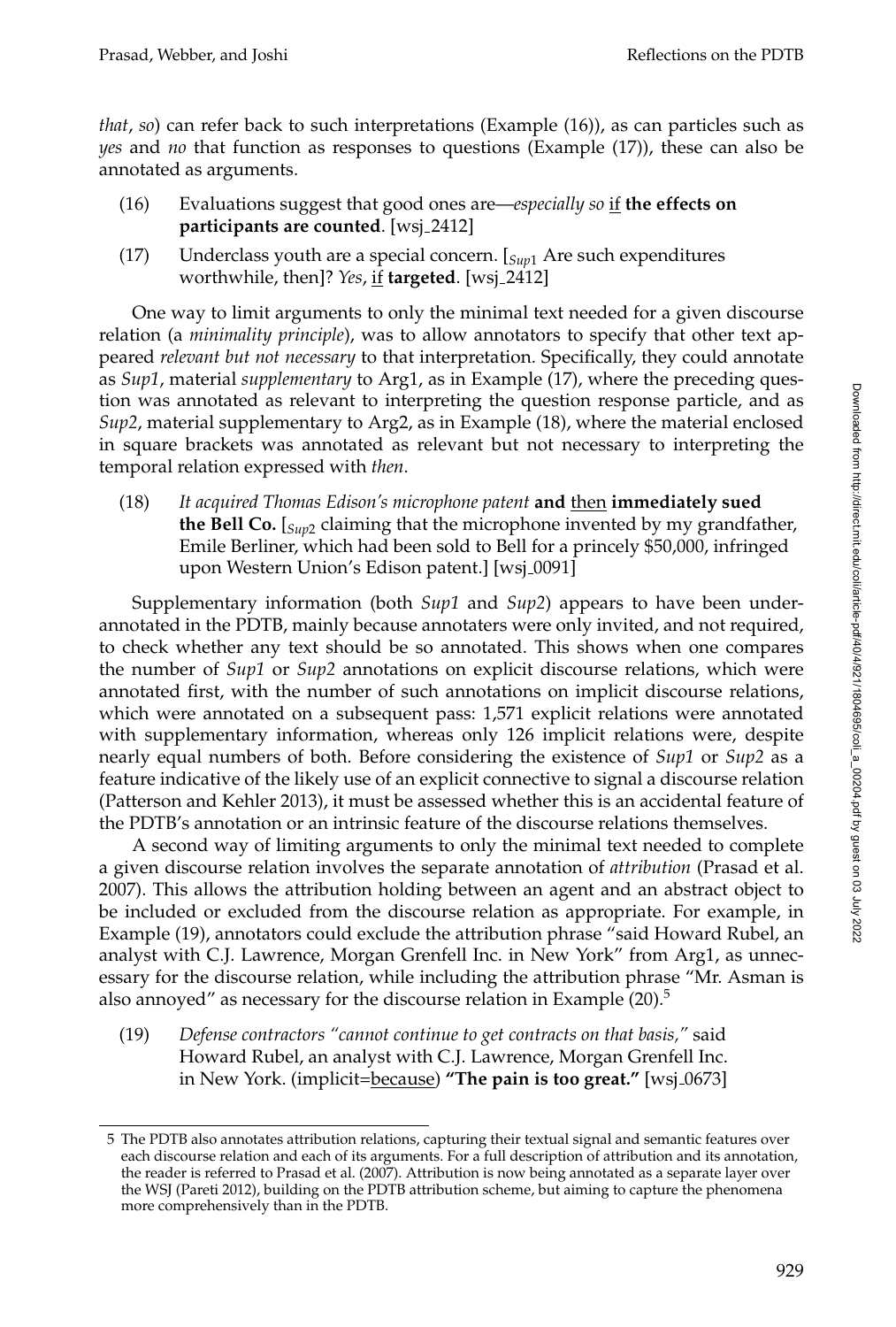(20) *Mr. Asman is also annoyed that Mr. Castro has resisted collaboration with U.S. officials*, even though **by his own account that collaboration has been devised essentially as a mechanism for acts directly hostile to the Cuban regime, such as facilitating defections**. [wsj 1416]

Attribution differs from supplementary information in that, when its polarity is negative, it can interact with discourse relations. (*Sup* has no such interaction.) This can be seen by contrasting Example (21), where (negative) *denying* is part of **Arg2**, and Example (22), where (negative) *denying* is not part of *Arg1*, but is rather its attribution.

- (21) *The U.S. wants the removal of what it perceives as barriers to investment*; (COMPARISON.CONTRAST) **Japan denies there are real barriers**. [wsj 0082]
- (22) Viacom denies *it's using pressure tactics*. (EXPANSION.RESTATEMENT. SPECIFICATION) "**We're willing to negotiate**," says Dennis Gillespie, executive vice president of marketing. [wsj\_0060]

In Example (21), the *wanting* in *Arg1* is taken to contrast with the *denying* in **Arg2**. But in Example (22), the negative polarity of *denying* as the attribution of *Arg1* means that *being willing to negotiate* is taken to further specify *not using pressure tactics*.

These techniques are concerned with excluding material unnecessary to concluding the existence of a particular discourse relation. There is no comparable attempt to ensure that spans annotated as arguments to discourse relations include all the features that motivate a given relation (Section 3.4). This can be seen with discourse relations associated with the connective *instead*. Its *Arg1* must convey an alternative that does not hold (Webber 2013): In Example (23), *Arg1* conveys that "a price for the new shares has been set" is an alternative that does not hold.

(23) *No price for the new shares has been set*. Instead, **the companies will leave it up to the marketplace to decide**. [wsj\_0018]

But the features that allow an argument to convey an alternative that does not hold may not be present in the argument itself. For example, the PDTB annotators agreed that the clause "to be any silver lining" was *Arg1* of *instead* in Example (24), based on the minimality principle mentioned at the start of this section. But there is nothing in this argument that conveys that this alternative does not hold. That would require *Arg1* to be "there isn't likely to be any silver lining." However, the annotators did not take such an argument to be minimal.

(24) In China, however, there isn't likely *to be any silver lining* because the economy remains guided primarily by the state. Instead, **China is likely to shell out ever-greater subsidies to its coddled state-run enterprises**, which ate up \$18 billion in bailouts last year.  $[ws]$ <sub>1646</sub>]

Although in the majority of cases, minimal argument spans do contain all the features needed to license the annotated sense, this was not required by the PDTB guidelines. This point has been missed in efforts to use the PDTB in training automated sense recognition.

# **3.4 Senses and their Annotation**

A well-known feature of the PDTB is its three-level hierarchy of senses (Figure 1). The express purpose of this hierarchy was to allow back-off to a more general sense if (1) an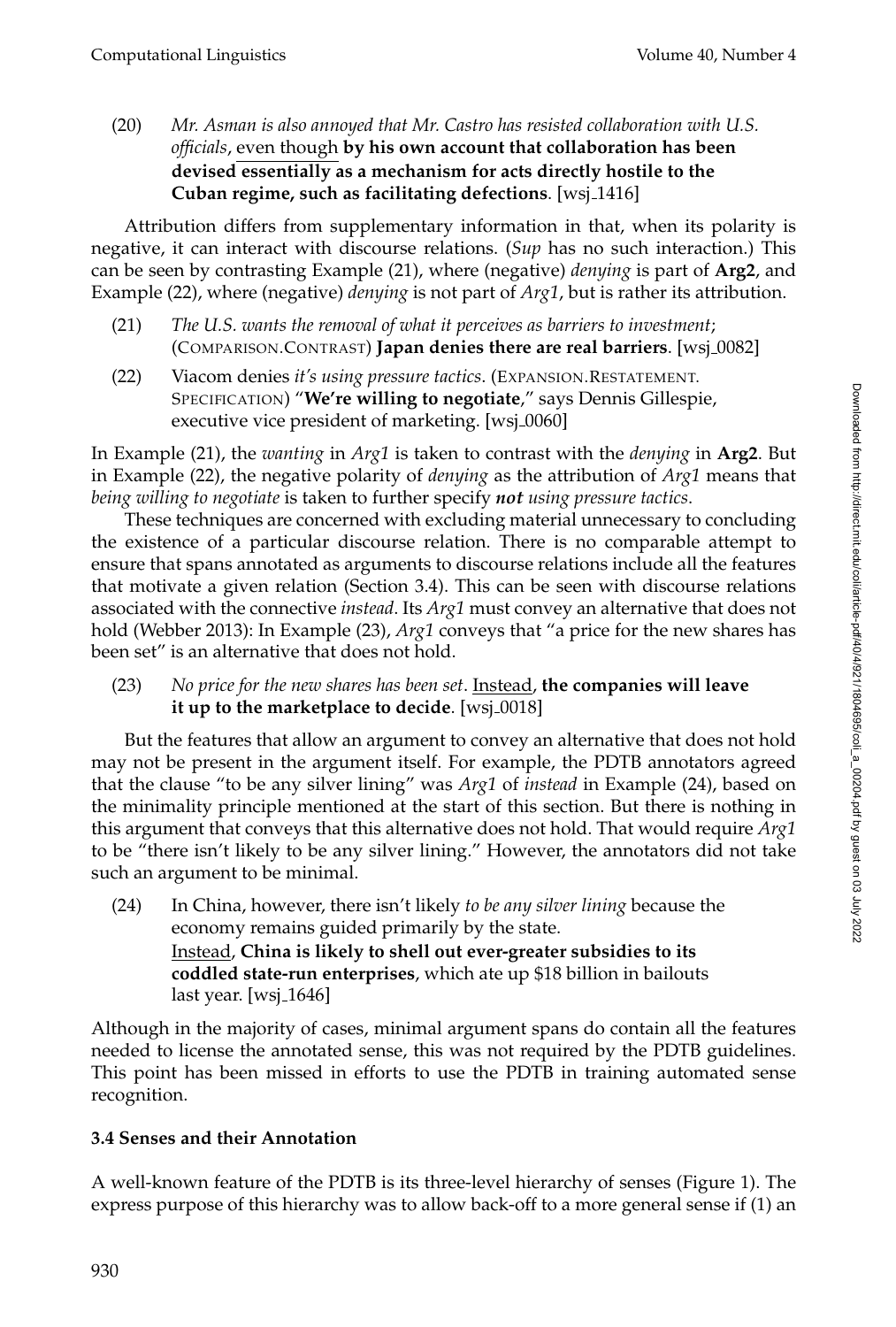

**Figure 1** PDTB sense hierarchy.

individual annotator could not decide among its more specific senses or if (2) pairs of annotators disagreed as to a more specific sense.

Nevertheless, many researchers interested in inducing automated classifiers for explicit and/or implicit discourse relations have used the four top-level (level-1) sense classes for their research (e.g., Pitler et al. 2008; Pitler and Nenkova 2009; Zhou et al. 2010) because of the relatively large number of tokens in each class at this level of specificity (Table 2).

Our goal here is not to defend the hierarchy or its sense inventory, but rather to discuss three issues in sense labeling, which should help readers to better understand both the PDTB and the comparable corpora described in Section 4. The issues are: (1) senses found to be missing from the sense inventory; (2) disagreements between annotators; and (3) annotation of multiple concurrent discourse relations.

*3.4.1 Missing Senses.* We have long realized that there are gaps in the set of available senses. Some of these gaps are noted in the PDTB Annotation Manual (PDTB-Group 2008), such as the absense of a SIMILARITY sense for labeling explicit relations headed by *as if* and the absense of a PURPOSE sense for labeling explicit relations headed by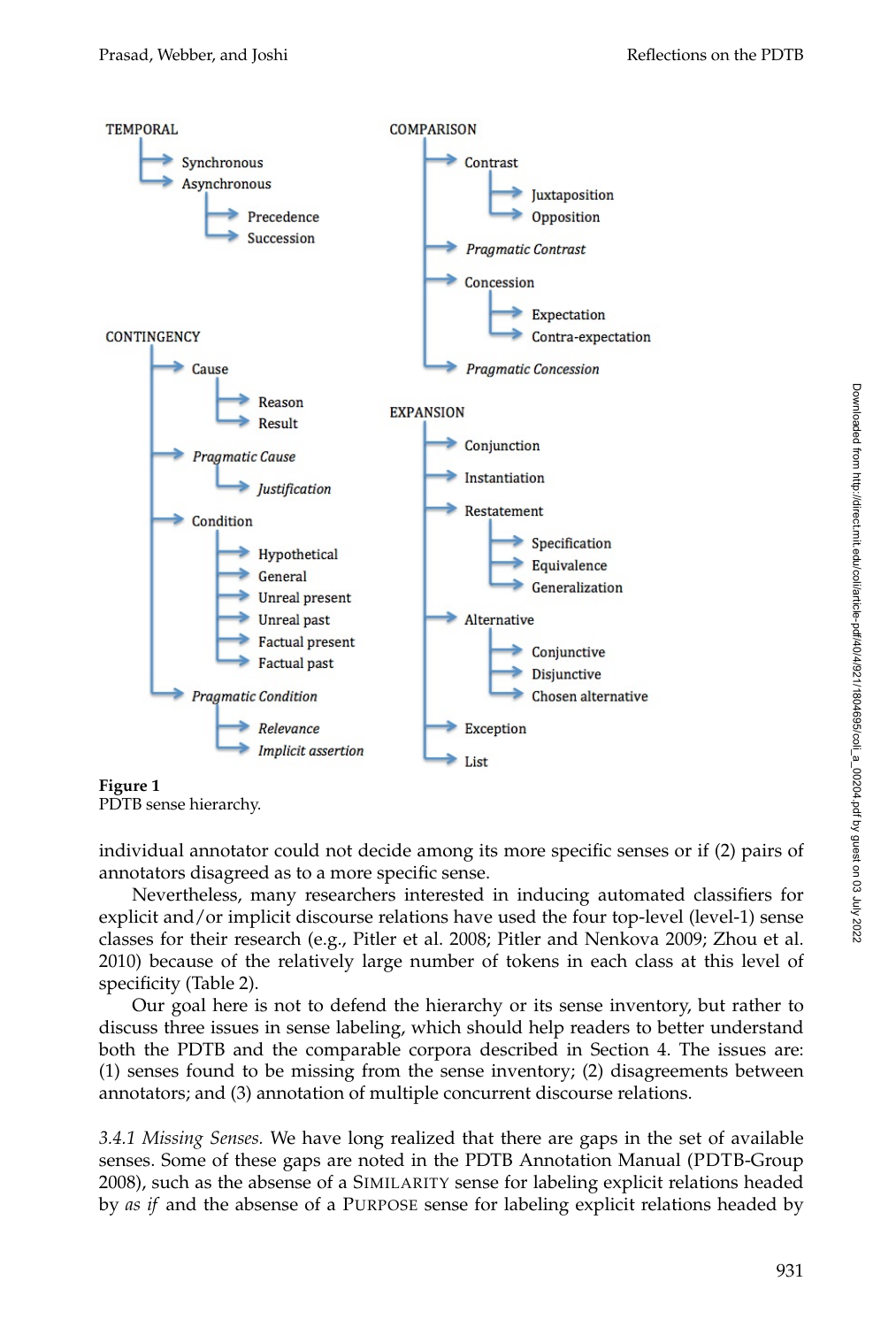| level-1 PDTB Senses No. of explicits No. of implicits |       |       |
|-------------------------------------------------------|-------|-------|
| CONTINGENCY                                           | 3.741 | 4,255 |
| <b>COMPARISON</b>                                     | 5,589 | 2,503 |
| <b>EXPANSION</b>                                      | 6,423 | 8,861 |
| TEMPORAL.                                             | 3.696 | 950   |

#### **Table 2**

Total explicit and implicit relations that fall under each level-1 sense.

*so that*. Cases of the latter, as well as relations conveying the sense that one argument was the GOAL of the other, were simply annotated with the overloaded label CON-TINGENCY.CAUSE.RESULT. The 34 cases of the subordinating conjunction *just as*, which can also signal SIMILARITY, were found on subsequent analysis of the corpus to be annotated as either TEMPORAL.SYNCHRONY (13 tokens) or EXPANSION.CONJUNCTION (1 token), or to have been left unannotated (20 tokens).

Some of these and other missing senses have been added to the sense inventories used in annotating corpora comparable to the PDTB (Section 4.2). They should also be added to the PDTB, and senses known to be overloaded should be split appropriately. Although this will eliminate already noted sense gaps, the potential remains for additional senses to be identified, and hence this remains a problem.

*3.4.2 Disagreements Between Annotators.* Sense annotation was done by two annotators. Disagreement at level-1 occurred when the two annotators picked senses that belonged at or under different level-1 classes. Disagreement at level-2 occurred when the annotators picked senses within the same level-1 class but different level-2 classes (e.g., CONTRAST versus CONCESSION). Similarly, disagreement at level-3 occurred when the annotators picked different senses under the same level-2 sense class (e.g., JUXTAPOSI-TION versus OPPOSITION).

Adjudication for disagreement at level-1 was done manually, by a team of experts, and disagreements at level-2 or level-3 were handled through automatic back-off to the next higher level. For example, a JUXTAPOSITION versus OPPOSITION disagreement would lead to a relation being automatically assigned their level-2 parent, namely, CONTRAST.

Annotation associated with automated back-off has contributed to there being only a level-1 sense annotation for 444 explicit and 257 implicit relations in the PDTB, almost all of which are either COMPARISON or EXPANSION. Although neither label is very informative, one might interpret such a label simply as under-specified with respect to its more specific level-2 daughters.

*3.4.3 Multiple Concurrent Discourse Relations.* Researchers using the PDTB for automated sense labeling of discourse relations have, by and large, assumed that its four level-1 senses (Figure 1) are disjoint. That is incorrect. Particular level-3 senses may be disjoint because they are defined as each other's inverse and hence can't both hold for example, REASON and RESULT, PRECEDENCE and SUCCESSION, EXPECTATION and CONTRA-EXPECTATION. Other senses may be disjoint because their defining inferences contradict one another: for example, REASON requires **Arg2** to precede or coincide with *Arg1*, whereas PRECEDENCE requires that *Arg1* precede **Arg2**. They cannot both hold. However, most senses are compatible.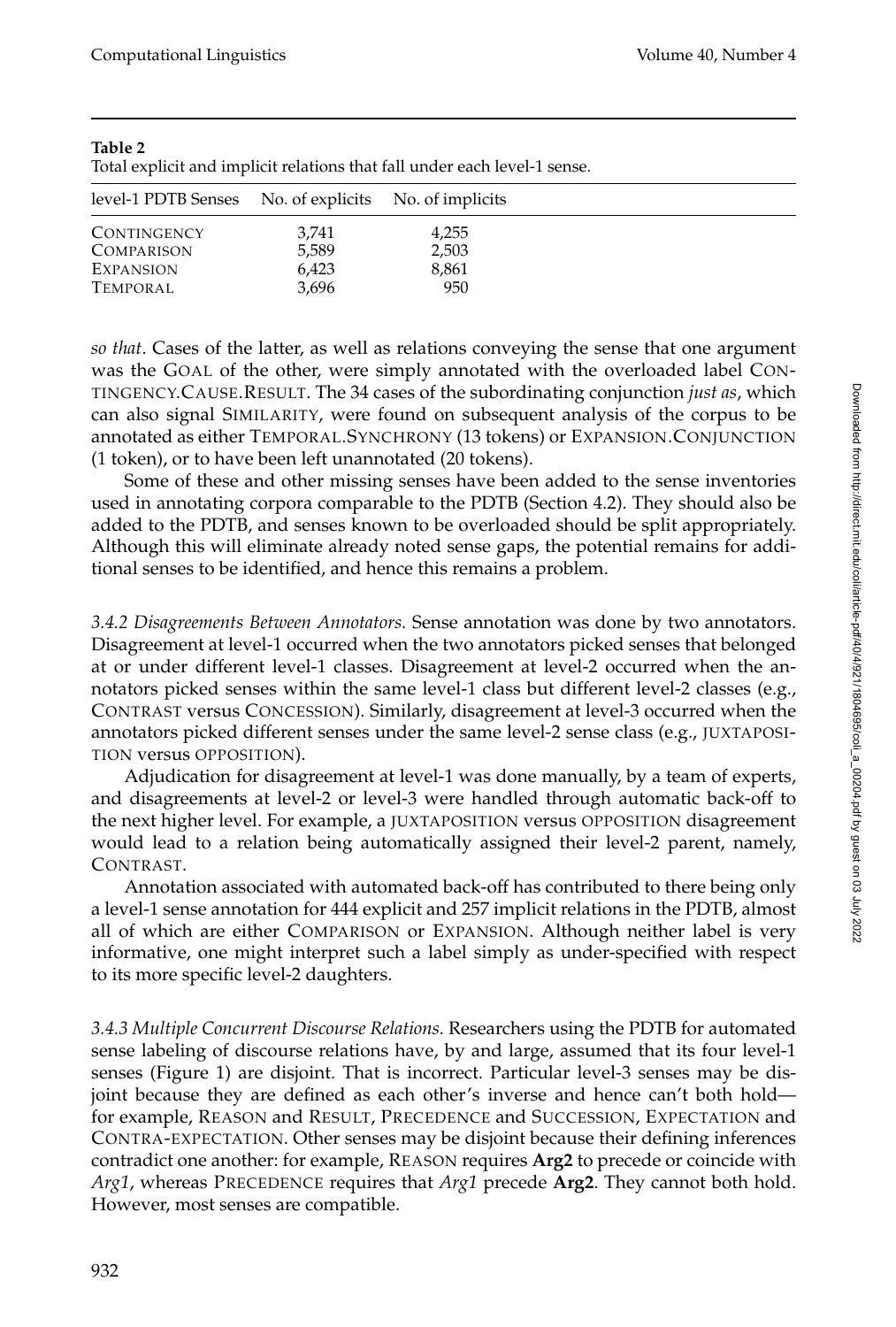#### **Table 3**

Most common  $(\geq 10)$  pairs of level-2 sense labels on the 999 multiply-labeled explicit discourse relations. In pairs above the double line, one of the senses is temporal.

| count | connective |                       | senses                        |  |  |  |
|-------|------------|-----------------------|-------------------------------|--|--|--|
| 50    | after      | Contingency.Cause     | Temporal.Asynchronous         |  |  |  |
| 30    | and        | Expansion.Conjunction | Temporal.Asynchronous         |  |  |  |
| 145   | as         | Contingency.Cause     | Temporal.Synchrony            |  |  |  |
| 30    | meanwhile  | Comparison.Contrast   | Temporal.Synchrony            |  |  |  |
| 92    | meanwhile  | Expansion.Conjunction | Temporal.Synchrony            |  |  |  |
| 10    | since      | Contingency.Cause     | Temporal.Asynchronous         |  |  |  |
| 66    | when       | Contingency.Cause     | Temporal.Asynchronous         |  |  |  |
| 41    | when       | Contingency.Cause     | Temporal.Synchrony            |  |  |  |
| 65    | when       | Contingency.Condition | Temporal.Synchrony            |  |  |  |
| 12    | when       | Contingency.Condition | Temporal.Asynchronous         |  |  |  |
| 59    | while      | Comparison.Contrast   | Temporal.Synchrony            |  |  |  |
| 21    | while      | Expansion.Conjunction | Temporal.Synchrony            |  |  |  |
| 138   | and        | Contingency.Cause     | Expansion.Conjunction         |  |  |  |
| 13    | but        | Expansion.Conjunction | Comparison.Pragmatic contrast |  |  |  |
| 10    | if         | Comparison.Concession | Contingency.Condition         |  |  |  |
| 11    | while      | Comparison.Contrast   | Expansion.List                |  |  |  |

This is evident in the fact that annotators were allowed to assign up to two sense labels to each explicit or implicit connective, representing concurrent discourse relations. With explicit connectives, 999 of the 18,459 tokens (5.4%) were assigned two concurrent sense labels, with the most common pairs shown in Table 3.

Is 5.4% an accurate indicator of the frequency of multiple concurrent discourse relations between two arguments when they are linked by an explicit discourse connective? Evidence for a higher figure comes from an early experiment with two connectives, *since* and *when* (Miltsakaki et al. 2005). There, two annotators were given the option of labeling relations linked by one of these connectives in the WSJ corpus as either TEM-PORAL or CAUSAL or TEMPORAL/CAUSAL, to indicate that both senses were conveyed. (The experiment was done on the 184 relations in the corpus headed by *since* and the first 100 relations headed by *when*, out of a total of 989.<sup>6</sup>) Those headed by *since* were annotated TEMPORAL/CAUSAL 21 times by one of the annotators (11.3%) and 16 times by the other (8.6%). Those headed by *when* were annotated TEMPORAL/CAUSAL even more frequently: 22% by one annotator and 28% by the other.

Compare this with the counts for multiply-labeled *since* and *when* in Table 3: Only 10/184 tokens of *since* (5.4%) were annotated with both a TEMPORAL and a CAUSAL sense, and only 184/989 tokens of *when* (18.6%) were annotated with both some kind of TEMPORAL and some kind of CAUSAL sense. In both cases, this is significantly less frequent than in the earlier experiment, suggesting that if annotators are not given explicit joint-sense options (such as TEMPORAL/CAUSAL or more specific pairs) and only invited to use multiple concurrent sense labels if they take multiple discourse relations to hold, their use of multiple labels may be intermittent at best. This is a loss to both language technology and theoretical and psycholinguistic understanding of discourse relations, and a situation that deserves to be fixed.

<sup>6</sup> Miltsakaki et al. (2005) reported 186 tokens of *since* as discourse connectives; PDTB-Group (2008) subsequently reported 184 tokens. Most likely, two were later found not to be connectives.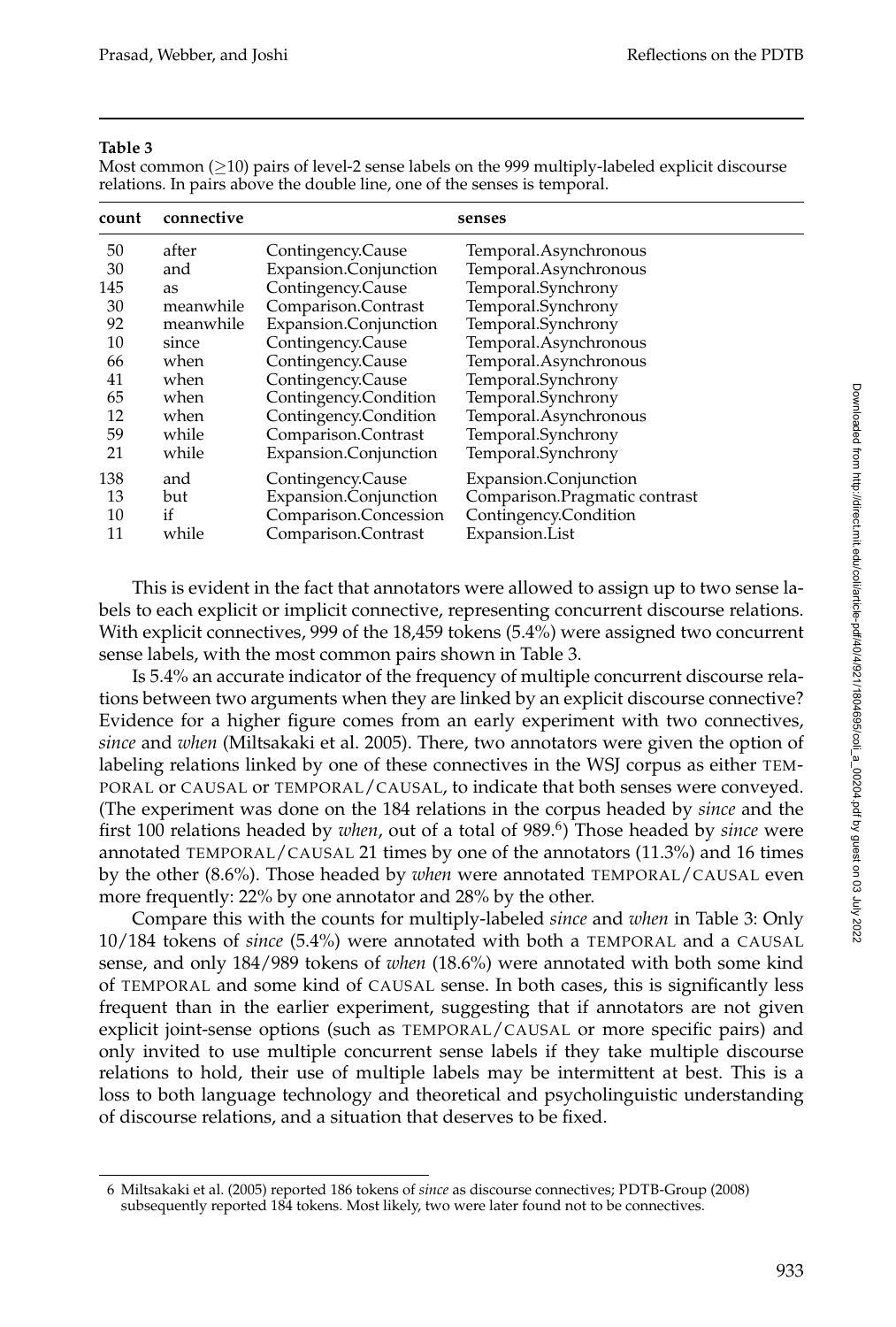In the case of implicit discourse relations, annotators could assign more than one sense label to a single implicit connective or they could insert more than one implicit connective, which were then individually sense-labeled. Both options indicated that concurrent discourse relations could be taken to hold between the specified arguments. Of the 16,224 implicit relations, 359 (2.2%) were annotated with a single implicit connective with multiple senses, and 171 (1.1%) were annotated with two implicit connectives, each taken to have a single sense. Both of these are very small numbers, so no hard conclusions can be drawn. Nevertheless, one might sample whether more of the implicit relations annotated with some CAUSAL sense might be more accurately annotated with some TEMPORAL sense as well.

We close by noting that of the 171 cases annotated with two implicit connectives, with each assigned a single sense, over half  $(93/171 = 54.4\%)$  involved a connective paired with *for example*, *for instance,* or *for one thing* (e.g., *since, for example*; *as, for instance*; *because, for one thing*); 13 more (7.5%) were paired with *in particular* or *specifically* (e.g., *in particular, because*; *specifically, because*) and another 13 (7.5%) were paired with *in fact* (e.g., *although, in fact*; *so, in fact*). All but *in fact* are really connective modifiers (Section 3.1), even though they can also appear separately as connectives in their right. Such cases deserve further analysis, in connection with getting a better understanding of modified connectives, their prevalence, and their semantics.

#### **4. Annotated Corpora Comparable to the PDTB**

We noted in Section 1 that release of the PDTB has spawned similar efforts to annotate resources in other languages and genres following a lexically grounded approach to discourse relations. We also noted that these efforts vary in interesting ways from that of the PDTB. Here we describe both the nature and the sources of this variation, so that people contemplating development of comparable resources in additional languages and/or genres will recognize variation that is appropriate to their situation, while avoiding unnecessary variation that prevents inter-operability of these comparable corpora (Bunt, Prasad, and Joshi 2012).

Table 4 identifies the corpora we will discuss and the extent of their current annotation: the BioDRB (Prasad et al. 2011), the Leeds Arabic Discourse TreeBank, or LADTB (Al-Saif and Markert 2010, 2011; Al-Saif 2012), the Chinese Discourse TreeBank (Xue 2005; Zhou and Xue 2012; Zhou and Xue (in press)), the Turkish Discourse Bank or TDB (Zeyrek et al. 2008, 2009; Aktas, Bozsahin, and Zeyrek 2010; Zeyrek et al. 2010; Demirsahin et al. 2013; Zeyrek et al. 2013), the Hindi Discourse Relation Bank (Oza et al. 2009; Kolachina et al. 2012; Sharma et al. 2013), and the Prague Discourse TreeBank, or PDiT (Mladová, Zikánová, and Hajičová 2008; Jínová, Mírovský, and Poláková 2012; Rysová 2012; Poláková et al. 2013), now part of the Prague Dependency TreeBank, version 3.0, PDT 3.0 (Bejček et al. 2013). (A comparable discourse treebank is being developed for French (Danlos et al. 2012), but it has not yet been released and the information needed to compare it to the other corpora in Table 4 is not available.)

Although these comparable corpora differ in ways to be discussed subsequently, they all adhere to the key ideas of PDTB annotation (Section 2) in being neutral to any discourse structure beyond the argument structure of individual discourse relations and in grounding discourse relations in lexical expressions. Where they annotate implicit discourse relations (Table 4), these comparable corpora follow the PDTB in annotating an inferred lexical grounding.

All of the corpora also follow the PDTB in taking discourse relations to hold between two and only two abstract objects, called Arg1 and Arg2, each associated with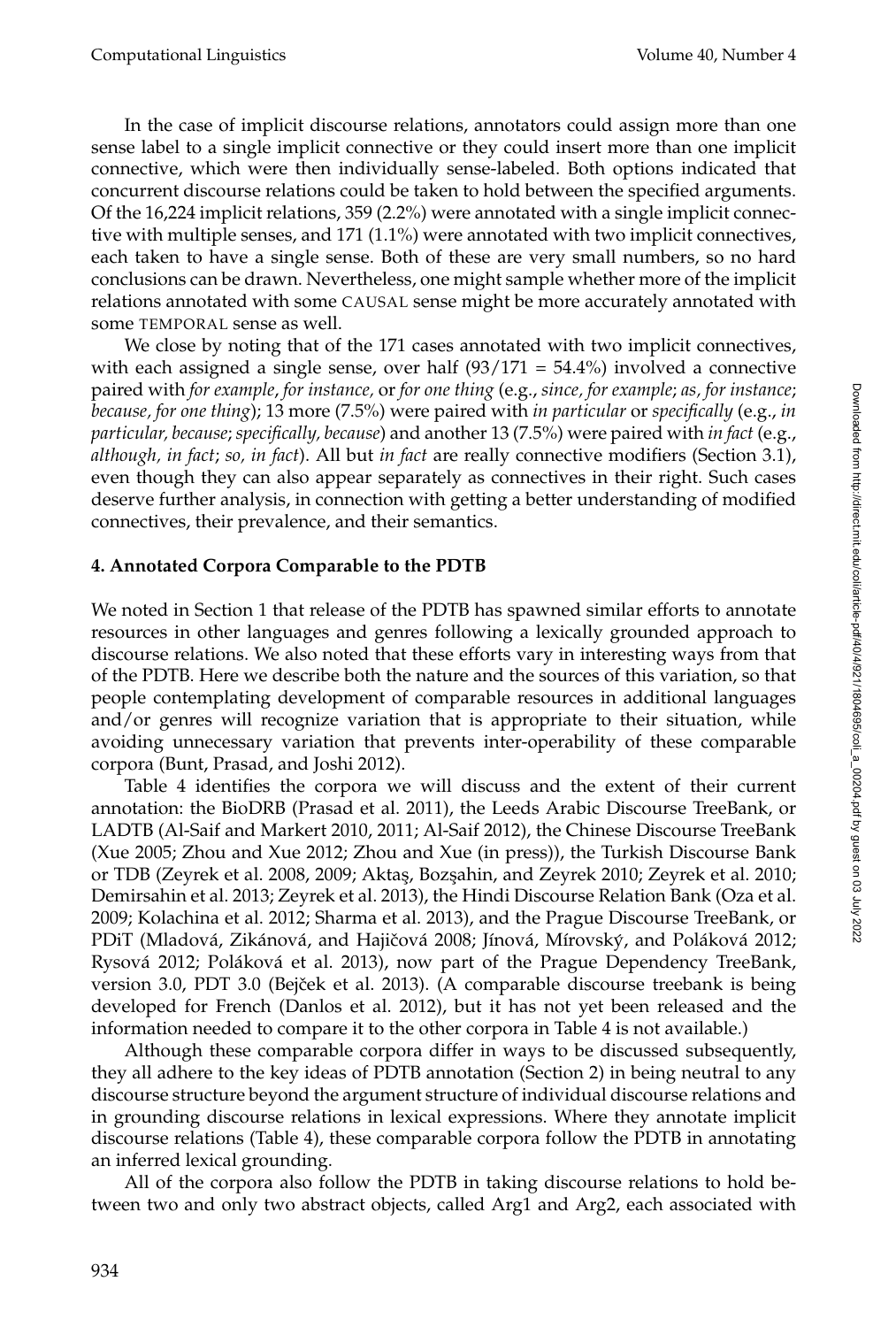#### **Table 4**

Comparison of the PDTB and comparably annotated corpora. *Count* is the number of annotated relations; *Coverage* is the text genre(s) in the corpus; *Mods*=**Y** if connective modifiers are annotated. *Impl*=**Y** if implicit connectives are annotated. *EntR*=**Y** if Entity Relations are annotated. *AltL*=**Y** if Alternative Lexicalizations are annotated. *Attr*=**Y** if attribution is annotated. *Supp*=**Y** if arguments can have supplementary text. *Sens*=**Y** if senses have been annotated. *Mult*=**Y** if multiple sense relations can be annotated for a single connective.

| Name                  | Coverage           | Count     | Mods | Impl           | EntR       | AltL | Attr | Supp | Sens | Mult |
|-----------------------|--------------------|-----------|------|----------------|------------|------|------|------|------|------|
| <b>PDTB</b>           | WSJ news, essays   | 40,600    | Υ    | Y              |            |      | Y    | Υ    | Y    | Y    |
| <b>BioDRB</b>         | Biomed papers      | 5,859     | Υ    | Y              | N          | Y    | N    | N    | Y    | Y    |
| <b>LADTB</b>          | Arabic news        | 6,328     | Y    | $N^1$          | N          | N    | N    | N    | Y    | Y    |
| Chinese DTB           | Xinhua news        | 3,951     | Y    | $\mathsf{Y}^2$ | N          | Y    | N    | N    | Y    | N    |
| Turkish DB            | novels, news, etc. | 8,484     | Υ    | N              | N          | N    | N    | Y    | N    | N    |
| Hindi DRB             | news               | $\sim$ 5K | Y    | Υ              | Υ          | Y    | N    | N    | Y    | Y    |
| PDT 3.0<br>(PDiT 1.0) | news               | 20,542    | Υ    | N              | $\gamma^3$ | Y    | N    | N    | Y    | Y    |

*<sup>1</sup>*∼70% of adjacent sentences in the LADTB are linked by an explicit connective, compared with ∼12% in the PDTB.

 $^2$ In 20 randomly selected files, over 80% of DRels were found to be implicit, compared with around 54.5% in the PDTB (Zhou and Xue 2012).

*3* Included in coreference annotation.

a possibly discontinuous text span. Although not every corpus annotates atttribution, where it is annotated, it is separate from the annotation of discourse relations.

# **4.1 Annotation Workflow**

Because one purpose of this section is to inform people considering the development of similar resources in other languages and genres, we will briefly mention how workflow has varied in the development of comparable corpora and how it has affected annotator effort and inter-annotator agreement.

Workflow on the PDTB itself was based on the idea of using easier tasks to pave the way for more difficult ones. In practice, this meant separating the annotation of explicit and implicit relations, as explicits were perceived as easier to annotate. Explicit discourse relations were annotated one connective at a time throughout the corpus, before moving on to the next one on the list. The rationale for this was to improve the annotators' ability to annotate a particular connective by focusing their attention on that connective. Subsequently, implicit discourse relations were annotated document by document, analyzing each pair of adjacent sentences within each paragraph, as described in Section 3.2. Later, senses were annotated for explicit and implicit discourse relations—explicits by connective, and implicits by document.

Even for annotating explicit relations, this is not the only possible workflow. In annotating the LADTB (Al-Saif 2012; Al-Saif and Markert 2011), the nature of Modern Standard Arabic (MSA) demanded a different workflow. In MSA, as in English, words that can function as discourse connectives also have non-discourse functions. As such, confirming that a potential connective has a discourse function is directly related to identifying its arguments. One common form of argument to discourse relations in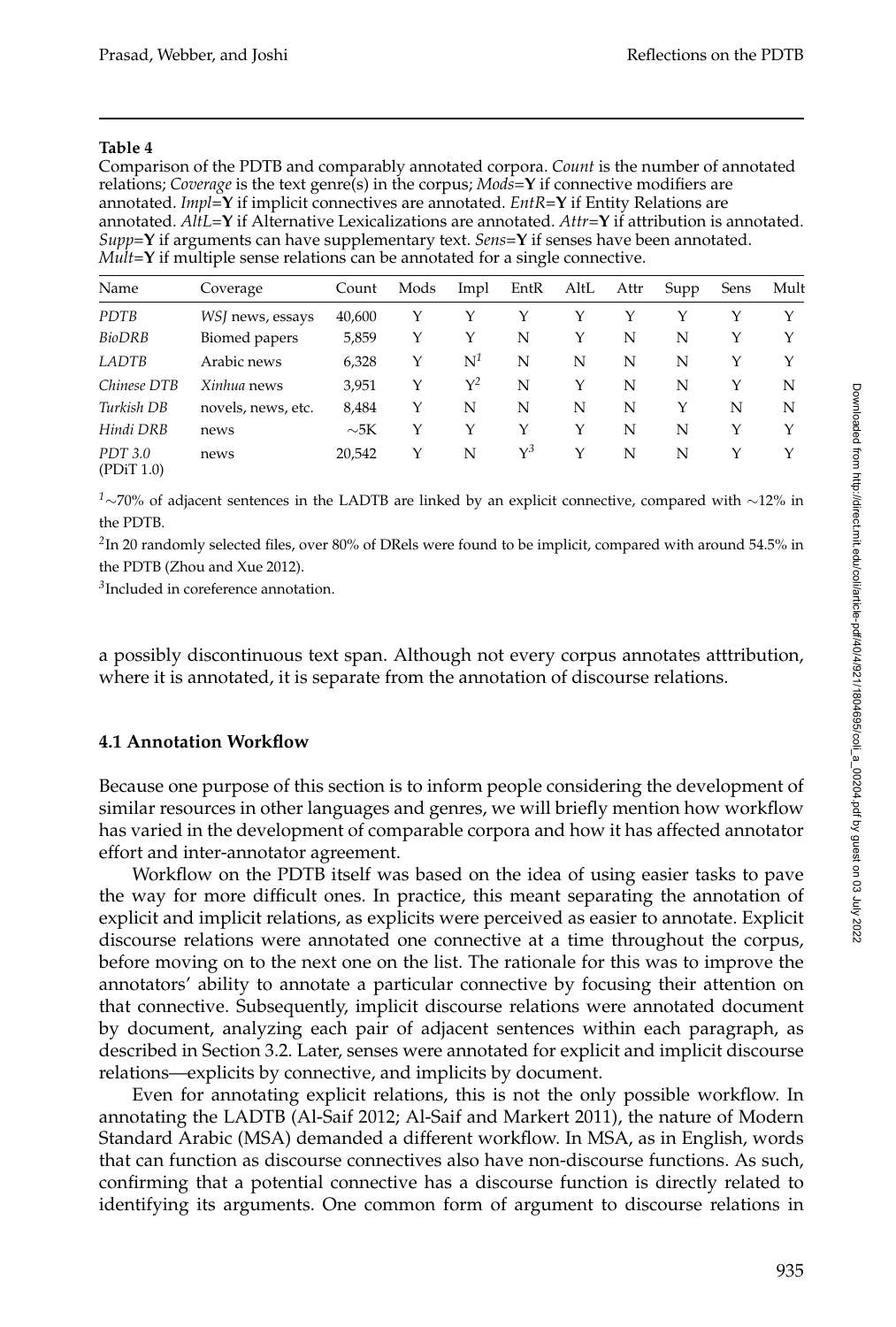Arabic news texts is an *Al-maSdar* noun, which is a tense-less expression of an event.<sup>7</sup> Their frequency affected annotation workflow in the LADTB.

The LADTB used a workflow for annotating explicit discourse relations that involved highlighting for the annotators all potential discourse connectives (including word-initial clitics), based on a pre-compiled list. An annotator first read through the entire text to achieve an overall understanding, before stepping through the highlighted items one by one. In order to tell if a potential connective has a discourse function, the annotator would see whether it had arguments, including strings interpretable as al-maSdar nouns. Workflow thus involved simultaneous confirmation of potential discourse connectives and identification of their arguments. After that, the annotator would add the one or more senses that a relation expresses. If a potential connective did not express a discourse function, the annotator would note it and go on to the next highlighted item.

Workflow for the BioDRB (Prasad et al. 2011) was designed to address the difficulty perceived in annotating inter-sentential relations in scientific text. On encountering a new sentence, the annotator had to first mark its inter-sentential relation(s) with the prior discourse, and only then annotate any intra-sentential relations within it. In this way, annotators were made to first attend to relations that were harder to pin down, as they progressed in their sequential reading and annotation of the text.

Ongoing annotation of the Chinese Discourse TreeBank (Zhou and Xue 2012) follows a fully sequential annotation strategy, largely for a language-specific reason—the customary writing style of Chinese, which often does not bother to distinguish the end of a sentence (marked with a *full stop*) from the end of a clause (marked with a *comma*). This has two major consequences: No rigid distinction can be made between inter- and intra-sentential connectives, and annotators must consider implicit relations both between full-stop delimited sentences and comma-delimited clauses. (The latter have not been annotated in the current PDTB.) Annotating implicit relations between comma-delimited clauses results in many more implicit relations. Zhou and Xue (2012) report a 18–82% split in their data between explicit and implicit discourse relations, compared with a 46–54% split in the PDTB. As such, having a separate task to cover 18% of the data was disfavored.

Although the particular style of annotation should have no effect on the content of annotation, it can affect inter-annotator agreement. To this end, researchers developing the Hindi DRB (Oza et al. 2009; Kolachina et al. 2012) carried out a systematic study of three workflow strategies (Sharma et al. 2013). The first strategy modeled the task exactly as in PDTB. In the second, explicits and implicits were annotated in exactly the order in which they were encountered on a sequential reading of the text. The third strategy operated per text, with annotators first marking all of its explicit connectives, and then its implicit relations, before moving on to another text. The latter two strategies were designed to ensure that annotators were aware of the coherence and flow of the discourse when carrying out the task. Sharma's findings show that better agreement is obtained when the annotators' attention is held to the text, but with no clear preference for a fully sequential approach (as in the second strategy), or an approach that separated the tasks on a text-by-text basis (as in the third).

Although ultimately, the choice of workflow may be language- or genre-specific, as noted for Chinese, the final choice, then, should be driven by considerations of

<sup>7</sup> Although the PDTB admits nominalizations as arguments to explicit discourse connectives, they constitute only a small fraction of its arguments.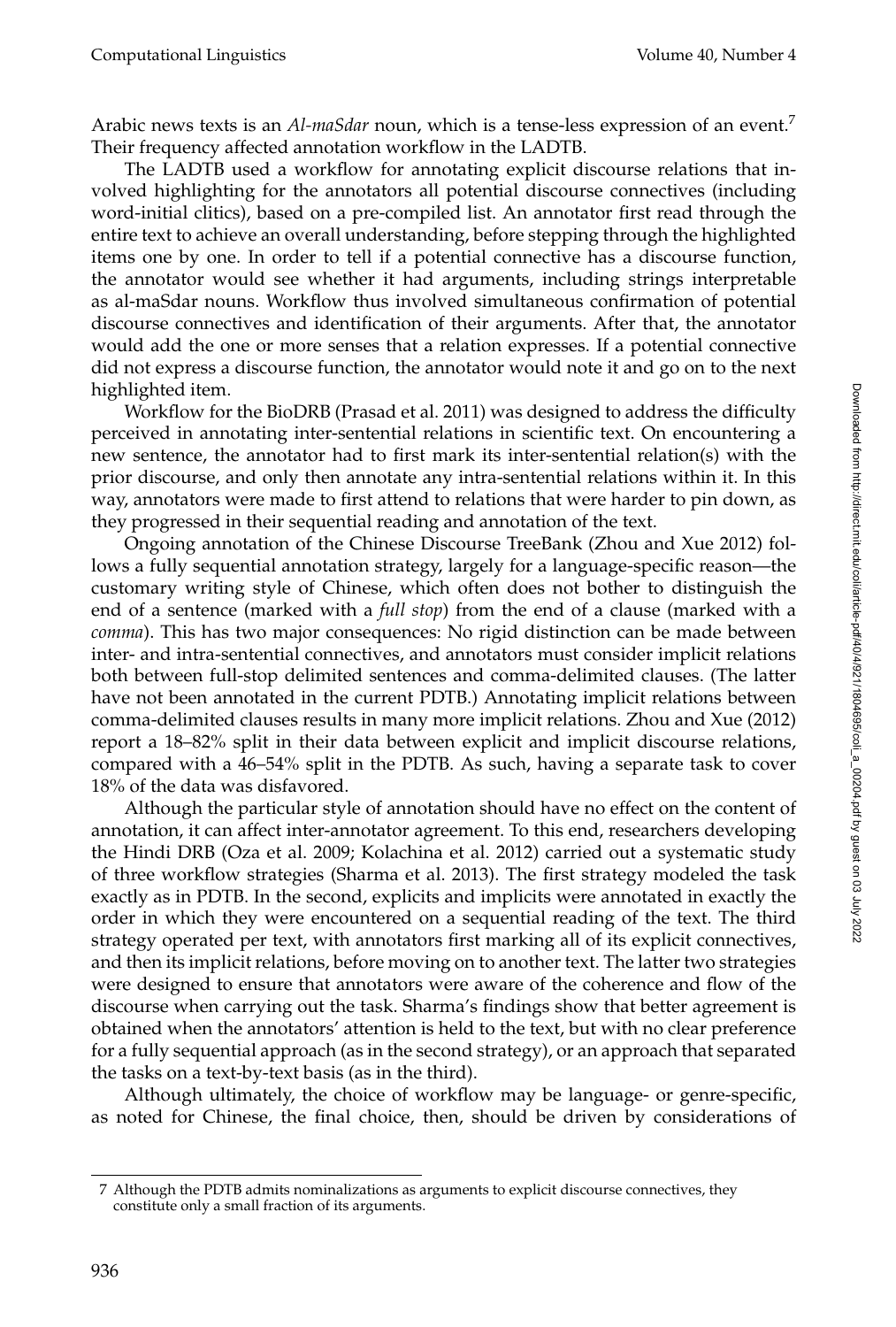annotation reliability, which seems to be enhanced by *the annotators attending to the coherence and flow of the discourse*. Interoperability among these resources is not an issue here, as long as whatever strategy is used yields highly consistent annotation.

# **4.2 Inventory and Organization of Senses**

The senses of discourse relations used in the PDTB and the hierarchy in which they are organized (Miltsakaki et al. 2008) drew on both in-house experiments (Miltsakaki et al. 2004, 2005) and previous work on the semantics of discourse relations (Lakoff 1971; Moens and Steedman 1988; Sweetser 1990; Jayez and Rossari 1998; Kehler 2002), among others. Neither has been adopted without some change in the comparable corpora: Additional senses have been introduced, while other senses have been eliminated or modified; the sense hierarchy has been modified, and in one case, abandoned. For example, Oza et al. (2009) propose a more general and uniform treatment of those discourse relations that are *pragmatic*, relating the speech act of one argument to either the content or speech act of the other. Al-Saif and Markert (2011) do the same. Almost every corpus includes at least one additional sense class, including SIMILARITY, PURPOSE, BACKGROUND, and GRADATION, among others, motivated more by the genre of the texts being annotated than by their language.

Changes in the PDTB sense hierarchy have been either at its root or its leaves: The BioDRB has eliminated the four top-level classes, adopting a two-level hierarchy. The Prague Discourse TreeBank (Poláková et al. 2012) now part of the PDT 3.0 and the LADTB (Al-Saif and Markert 2011) have also adopted a two-level hierarchy, but they preserve the top-level classes, collapsing the second and third levels of annotation. The Chinese Discourse TreeBank (Zhou and Xue 2012) has eliminated the hierarchy entirely, using a flat classification of just twelve sense categories. Sense annotation has not yet begun on the Turkish Discourse Bank.

From the standpoint of interoperability, a shared assumption about the meaning and classification of discourse relation senses is of utmost importance, because conflicts in the assumed meaning of labels would preclude any kind of comparative studies of the annotated resources, both within and across languages and domains. With the growing number of variations in sense annotation schema, we believe it is critical to collect the insights and findings from these studies and to find common threads, since we believe there is much that is common between them. Indeed, some recent work has usefully provided a mapping between their classification schemes and the PDTB classification (Prasad et al. 2011; Zhou and Xue 2012).

# **4.3 Annotation of Explicit Connectives**

An obvious way in which the corpora vary is in the choice of explicit connectives to be annotated. Because of the rich morphology of Turkish, explicit connectives in Turkish include morphological suffixes attached to verb roots and complex subordinators consisting of a connective and a nominalizing suffix. The former have not yet been annotated in the Turkish Discourse Bank (TDB), although the latter have been (Zeyrek et al. 2013). Counterparts of the latter, called *phrasal expressions* in the TDB, appear as *AltLex* in the PDTB. As in the LADTB (Al-Saif 2012), nominalizations are commonly annotated as arguments in the TDB.

As well as being a morphologically rich language, with prefix clitics (as well as separate words and phrases) serving as explicit connectives, Arabic writing tends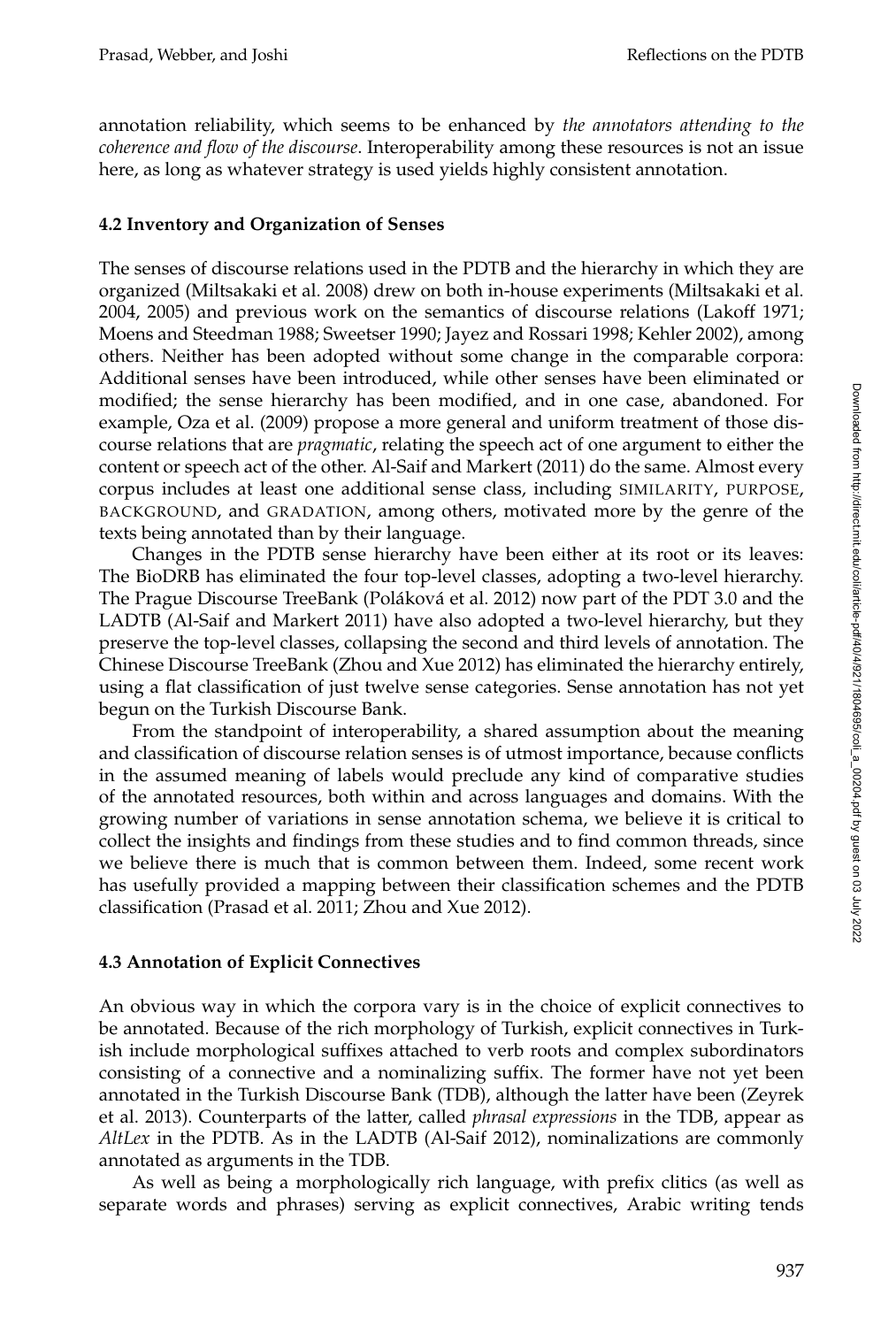towards long sentences conjoined with coordinating conjunctions (Ostler 1987), with the equivalent of *and* commonly found at the beginning of sentences and paragraphs (Al-Saif 2012). It was so common at the beginning of paragraphs in the newswire text annotated in the LADTB that all such tokens were simply assigned a CONJUNCTION relation to the closest proposition, unless a clearer discourse relation was explicitly indicated.

# **4.4 Lexical Grounding for Implicit Discourse Relations**

The approach used in lexically grounding implicit discourse relations seems to be language-specific. For English, the PDTB's lexically grounded approach led to guidelines for annotating implicit relations in which annotators were asked to identify one or more connectives that could be inserted between proposed arguments to express the discourse relation(s) they took to hold between them (cf. Section 3.2). This was meant to serve as explicit evidence for their decisions.

For the Chinese Discourse TreeBank, Zhou and Xue (2012) adopt a different strategy, effectively using paraphrase rather than insertion. This is because, in a majority of cases,

the wording rejects insertion of a connective even if it expresses the underlying discourse relation exactly (or sometimes, maybe the wording itself is the reason for not having a connective). (Zhou and Xue 2012, page 73)

This suggests that Chinese may use particular syntactic constructions to indicate intrasentential discourse relations even more than English and German do (Meyer and Webber 2013). Thus, instead of having their annotators *insert* explicit connectives, Zhou and Xue (2012) have them *paraphrase* the relation between proposed arguments in terms of explicit connectives that typically express each discourse relation. These prototypical connectives then serve as the lexical grounding for the relation.

Although this is the only case we are aware of that has used a different approach to lexically grounding implicit relations, it is something that corpus developers should keep in mind, especially when considering the annotation of discourse relations within sentences.

# **4.5 Locus of Implicit Relations**

The corpora differ in where they look for implicit discourse relations. As noted in Section 3.2, implicit relations were only considered in the PDTB between adjacent sentences within the same paragraph. Although a sentence might have an implicit relation to a sentence further afield, we decided that it would add too much to an already costly effort to have annotators seek them out. With respect to implicit discourse relations within a single sentence, we are aware of having deliberately ignored (for lack of resources) discourse relations that we know are there.

Where to look for implicit discourse relations is, in part, language-specific. We have already noted (Section 4.1) that the structure of Chinese sentences is such that a much larger proportion of discourse relations in Chinese occur intra-sententially. Hence the greater need to look for them there.

As for looking for discourse relations further afield, the comparable corpora vary, but not for language-specific reasons. Rather, it follows from the cost–coverage decision that all annotation efforts face. In this case, in both the Hindi Discourse Resource and the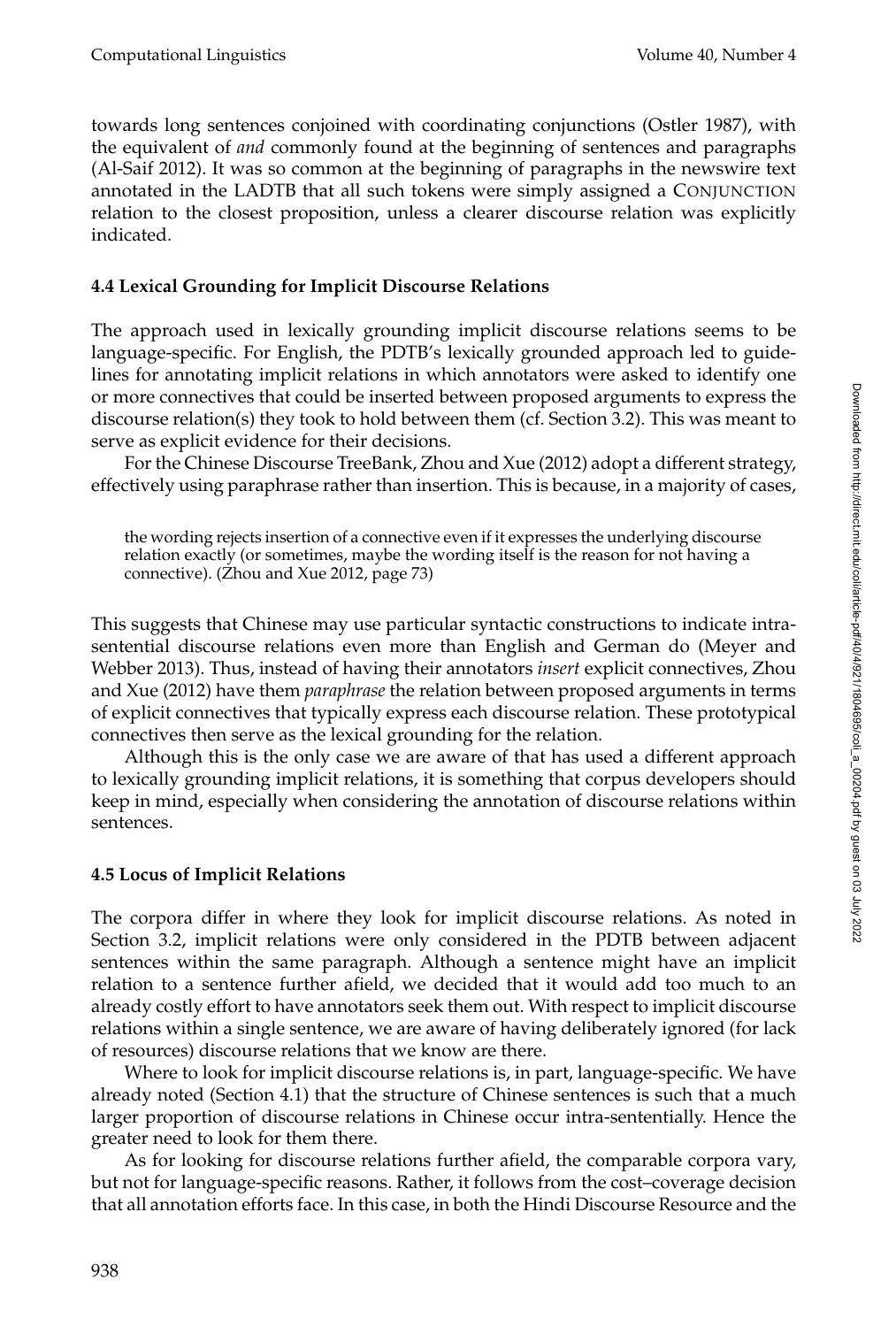BioDRB, implicit discourse relations have been sought more widely, allowing a sentence to be related to a non-adjacent sentence within the same paragraph.

# **4.6 Naming Convention for Arg1 and Arg2**

One final way in which corpora comparable to the PDTB vary is with respect to the naming convention for *Arg1* and **Arg2**. In the PDTB, the choice follows syntactic criteria: With explicit discourse connectives, **Arg2** is the argument syntactically bound to the connective, and *Arg1* is the other argument. With implicit connectives, *Arg1* is the leftadjacent sentence, and **Arg2**, the right-adjacent one.

Although the same convention is followed in the BioDRB and Turkish Discourse Bank, the Chinese Discourse TreeBank, the Prague Discourse TreeBank, and the Hindi Discourse Resource have followed a semantically driven convention, in which arguments that play the same semantic role have the same label. This then eliminates level-3 senses in the PDTB sense hierarchy (e.g., reason/result, expectation/contra-expectation, precedence/succession) whose only purpose is to reflect the different linear order of the arguments. Again, while these differences are admissible without impacting the annotation scheme in any major way, comparative studies using these corpora need to be sensitive to these differences. We note, however, that in an experiment using this strategy for the Hindi annotation, Kolachina et al. (2012) report poor agreement for arguments of relations, and speculate that it was harder for annotators to use the semantic labeling convention.

# **4.7 Summary**

Discourse annotation efforts that have followed the PDTB in adopting a lexically grounded (or adjacency-based) approach to annotation nevertheless differ from the PDTB in ways discussed earlier. Still, it appears that none of these differences is so great as to affect their interoperability with the PDTB or each other, or their use in multilingual language technology or machine translation (Meyer 2011; Meyer and Popescu-Belis 2012; Meyer and Webber 2013).

# **5. Complementary Annotations**

Some of the linguistic phenomena annotated in the PDTB have also been annotated in connection with other levels of linguistic annotation—in particular, the temporal annotation of the *Wall Street Journal* portion of the Penn Treebank corpus found in TimeBank 1.2 (Pustejovsky et al. 2003a) and the verb-argument annotation found in PropBank (Palmer, Gildea, and Kingsbury 2005). Here we describe how these annotations are related.

We had both practical and theoretical motivation for carrying out the work described here. From a practical perspective, it might allow for future merging of annotation layers (Pustejovsky et al. 2005), future seeding of one annotation layer with another, and/or future consistency checking based on constraints between annotation at different levels. From a deeper, theoretical perspective, the work has the potential to lower, or even remove, barriers that have long existed between linguistic research at the sentence level and at the discourse level—barriers that have been equally obstructive to research in computational linguistics. This work can thus be seen as a small step towards "the transition from sentence to discourse."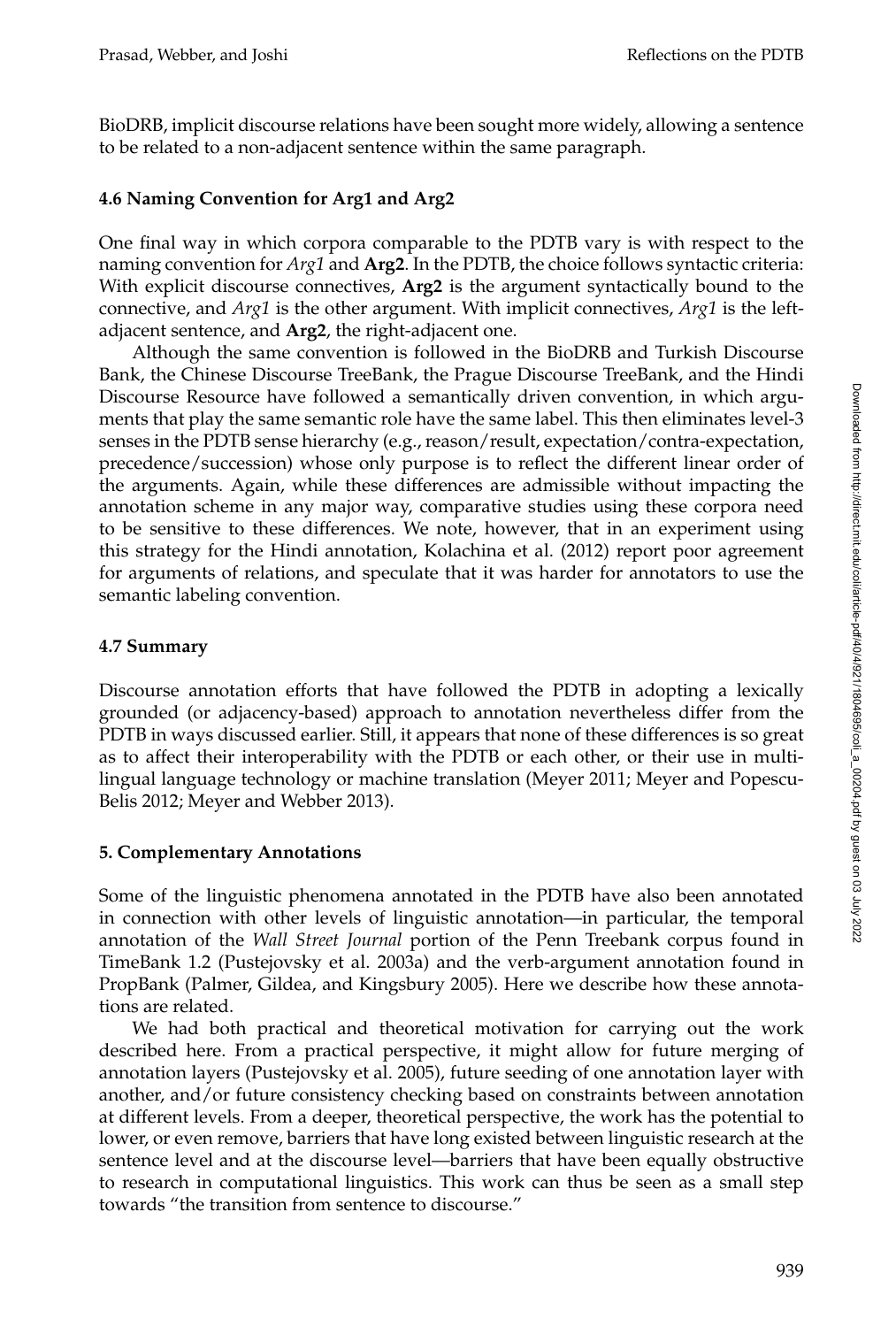# **5.1 TimeML and TimeBank**

The TimeML temporal/event annotation (Pustejovsky et al. 2003b) of texts from the Penn TreeBank forms part of the TimeBank 1.2 corpus (Pustejovsky et al. 2003a).

TimeML supports the annotation of events, time periods, and temporal relations, expressed either explicitly or implicitly in a text. The information that TimeML makes explicit includes *temporal expressions* such as the date 10/26/1989 (tagged as TIMEX3), *temporal events* such as Nigel Lawson resigning as Chancellor of the Exchequer (tagged as EVENT), *temporal signals* such as *after*, *during*, and *in* (tagged as SIGNAL), and *temporal relations* between pairs of temporal expressions or event instances, or between a temporal expression and an event instance (tagged as TLINK). The set of *temporal relations* comes from Allen (1984). When a *temporal relation* is explicitly indicated by a *temporal signal*, the signal is included in the TLINK. This enables a clear correspondence with the PDTB.

A *temporal event* is annotated on the head of the syntactic construction that expresses it—the verb, in the case of a clause, as in the annotation of *resume* and *warrant* in Example (25), where the SIGNAL *until* is asserted to signal the temporal relation between *resume* and *warrant*.

(25) He <EVENT>said</EVENT> <EVENT>construction</EVENT> wouldn't <EVENT>*resume*</EVENT> <SIGNAL>*until*</SIGNAL> market conditions <EVENT>*warrant*</EVENT> it. [wsj 0610]

This corresponds to the PDTB annotation:

(26) He said *construction wouldn't resume* until (TEMPORAL.ASYNCHRONOUS. PRECEDENCE) **market conditions warrant it**.

But TimeML also annotates events expressed as nominalizations (e.g., *construction* in Example (25)) and simple nouns (e.g., *tax* in Example (27)).

(27) And while there was no profit this year from discontinued operations, last year they  $\langle$ EVENT $>$ contributed $\langle$ /EVENT $>$  \$34 million, <SIGNAL>before</SIGNAL><EVENT>tax</EVENT>. [wsj 0127]

Because *temporal events* are not limited to clauses, signals of *temporal relations* are not limited to clausal coordinators or subordinators or discourse adverbials, but also include prepositions such as *before* in Example (27). This is not annotated in the PDTB.

TimeML also allows for the annotation of certain non-temporal relations between events, including *conditional*, *evidential*, *non-evidential,* and *factive* relations. These are tagged SLINK (for Subordination Link). As with *temporal relations*, when these nontemporal relations are indicated with a SIGNAL (such as *if* for a *conditional* relation), the SIGNAL is included in the SLINK.

Although many of the same linguistic elements have been annotated in both the PDTB and TimeBank, the annotation itself can be quite different. The simplest difference relates to the sense of temporal relations: TimeML allows more specific relations between events than the PDTB's three broad relations TEMPO-RAL.ASYNCHRONOUS.PRECEDENCE (before), TEMPORAL.ASYNCHRONOUS.SUCCESSION (after), and TEMPORAL.SYNCHRONY (same time). For example, TimeML annotators can indicate that one event is *immediately before* or *immediately after* another, although TimeBank annotators have not used this when annotating relations signalled by *before* or *after*.

A more significant difference lies in where temporal relations are inferred in the PDTB and TimeBank. As noted earlier, the PDTB aims to annotate every discourse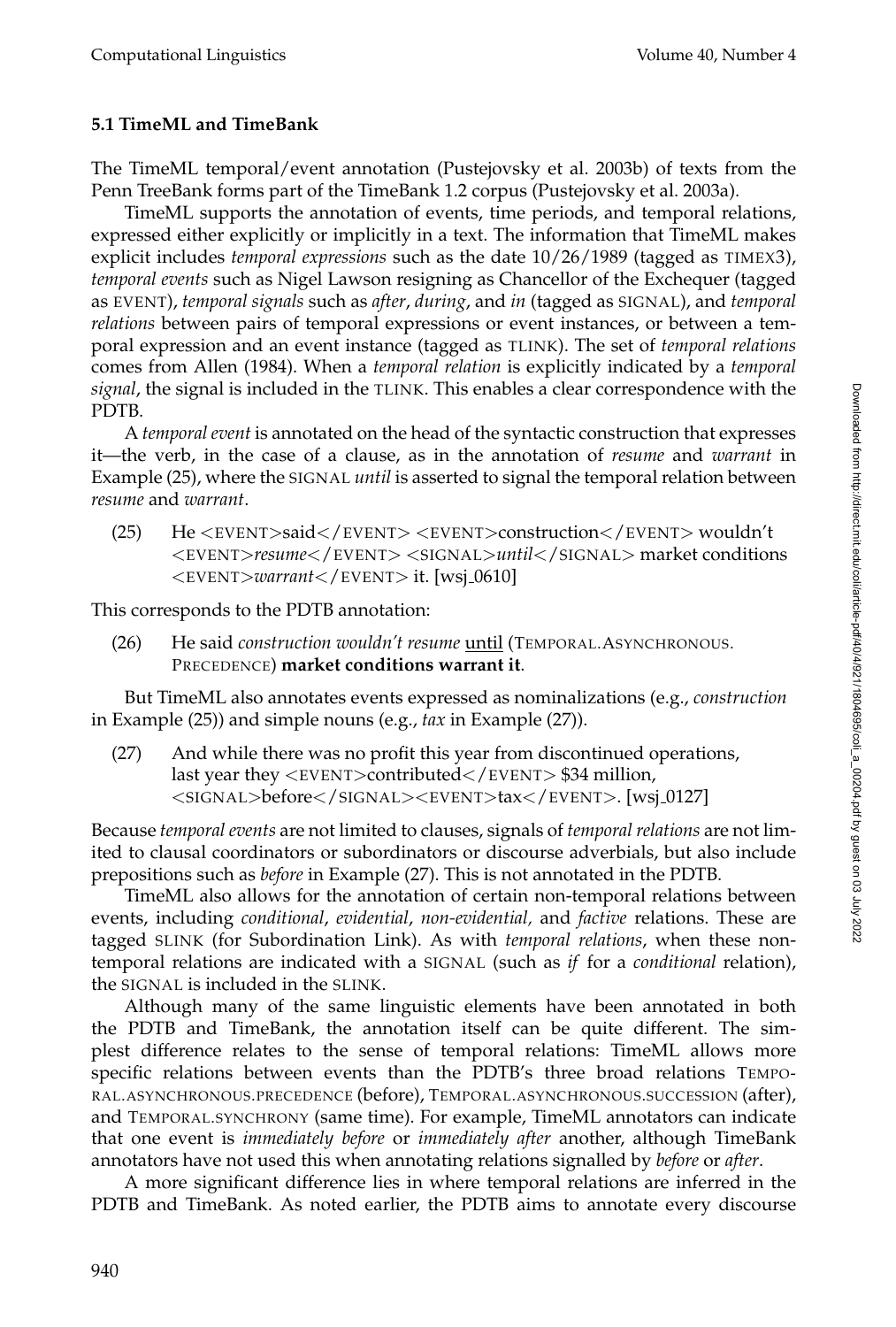relation—including temporal relations—that holds between abstract objects (mainly clausal or sentential interpretations) that are signaled by an explicit discourse connective (or some *alternative lexicalization* of a connective) or by the fact of sentence adjacency. In the latter case, either an implicit discourse relation will be inferred between them, or a relation involving some entity mentioned in the first sentence (*EntRel*), or no relation at all (*NoRel*). In all cases, something will be annotated.

In contrast, TimeML guidelines specify that if a temporal relation is explicitly signaled in the text, then events and/or time periods specified in different sentences may be linked through signals such as *previously*, *earlier*, *at the same time*, *then,* or *meanwhile*. If no temporal relation is explicitly signaled, then temporal elements in different sentences are not linked, so there are no TLINKS in TimeBank corresponding to the PDTB's 950 implicit temporal relations between adjacent sentences.

On the other hand, the TimeML guidelines allow a temporal relation to be inferred from discourse relations that are not primarily temporal. For example, some discourse relations annotated in the PDTB as causal (i.e., CONTINGENCY.CAUSE.REASON or CONTINGENCY.CAUSE.RESULT) are annotated as temporal relations in TimeBank because both arguments express temporal events and because a cause event starts before its result. This is the case in Example (28), where TimeBank annotates the *holding* event as occurring before the *adjusting* event, which has a negative polarity attribute.<sup>8</sup> In the PDTB, only the explicitly signaled causal relation is annotated.

(28) *Previously, Columbia didn't have to adjust the book value of its junk-bond holdings to reflect declines in market prices*, because (CONTINGENCY.CAUSE.REASON) it held the bonds as long-term investments. [wsj<sub>-1013]</sub>

However, not all relations annotated in the PDTB as CONTINGENCY.CAUSE.REASON have a corresponding temporal annotation in TimeBank: Those corresponding to generic statements (e.g., Example (29)) do not, because generic statements are not taken to express temporal relations.

(29) *It's harder to sell stocks when the sell programs come in* because (CONTINGENCY. CAUSE.REASON) **some market makers don't want to** {**take the orders**}. [wsj 0585]

Finally, there is some correspondence between PDTB annotation and the nontemporal relations that TimeBank annotates as SLINK. What TimeBank annotates as a *conditional* SLINK overlaps with the explicit discourse relations annotated in the PDTB as CONTINGENCY.CONDITION. Other types of SLINK (*modal*, *factive*, *evidential*, and *negative evidential*) are related to the properties of *Attribution* in the PDTB (cf. Section 3.3; Prasad et al. 2007).

Enriching TimeBank relations based on annotation in the PDTB, and vice versa, would require a more detailed study of both the annotation frameworks and annotation practice in the two corpora. The same would go for using the annotation in one as a consistency check on the other. Nevertheless, both would potentially be of great value to delivering more usefully annotated resources.

<sup>8</sup> http://www.timeml.org/site/publications/timeMLdocs/annguide\_1.2.1.pdf, page 44.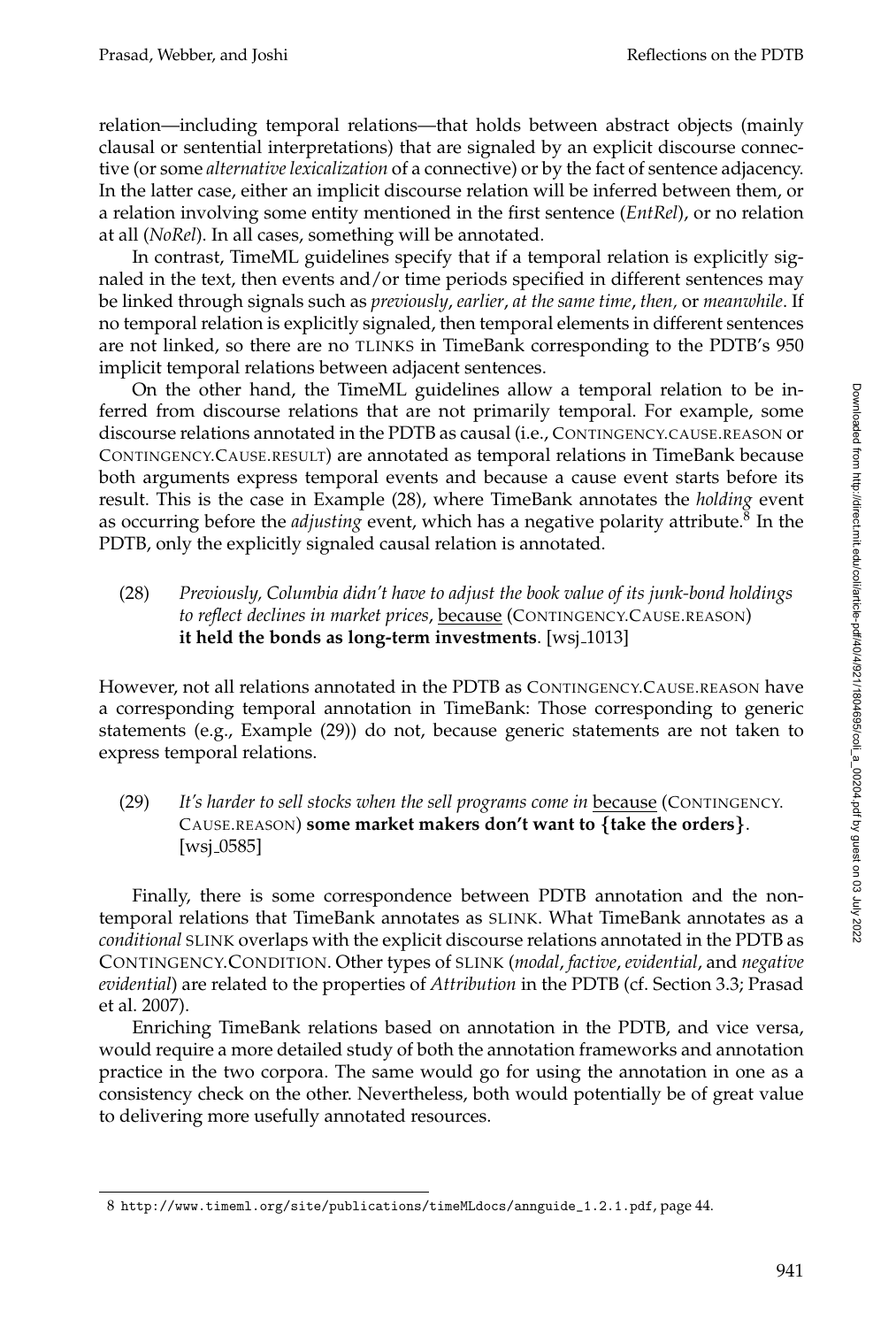```
a. ( (S
  (SBAR-TMP:ARGM-TMP (IN Until)
    (S
      (NP-SBJ-1 (DT the) (NN building) )
      (VP (VBZ is)
        (VP (VBN completed)
          (NP (-NONE- *-1) ))))(, , , )(NP-SBJ:ARG0 (NNP Exxon) )
  (VP (MD:ARGM-MOD will)
    (VP (VB rent)
      (NP:ARG1
        (NP (NN part) )
        (PP (IN of)
          (NP (DT an) (VBG existing) (NN office) (NN tower) )))))
  ( . . ) )
```
b. Until (TEMPORAL.ASYNCHRONOUS.PRECEDENCE) *the building is completed*, **Exxon will** rent part of an existing office tower. [wsj<sub>-0784]</sub>

#### **Figure 2**

(a) PropBank annotation of the verb *rent*; (b) PDTB annotation of the sentence that *rent* heads.

# **5.2 PropBank**

More interesting is the relation between PDTB annotation of discourse relations and PropBank annotation (Palmer, Gildea, and Kingsbury 2005) of the sentence-internal argument structure. PropBank provides, for each verb predicate in the Penn TreeBank, its sense and the semantic role of each of its arguments. An argument can be either required by the verb through its valency and assigned an index such as Arg0, Arg1, and so on, or accepted as a modifier (annotated with an ArgM label). ArgM arguments are further assigned functional tags such as MNR (manner), MOD (modal), TMP (temporal), CAU (causal), DIS (discourse), and so forth. For example, the PropBank annotation of one instance of the verb *rent* is shown in Figure 2a. Besides its subject and object (Arg0 and Arg1), the modal auxiliary *will* is annotated as ArgM-MOD and the subordinate clause headed by *until* is annotated ArgM-TMP.

Many of the ArgM arguments in PropBank are either clauses or nominalizations that denote events. Many of these align with discourse relations in the PDTB. For example, the ArgM annotation of the subordinate clause in Figure 2a corresponds to **Arg2** of the PDTB annotation of the discourse relation associated with *until* (Figure 2b).

We can quantify the extent and nature of this correspondence between the two annotation layers, and in doing so consider two related questions: (1) How many and to what extent are the intra-sentential relations in PDTB also accounted for by the dependencies annotated in PropBank, and (2) Are there gaps in the discourse-level annotation that can be identified from the PropBank layer? Our analysis here is in terms of the annotation in PropBank-1.<sup>9</sup> Although the scope of this annotation has been extended within the Ontonotes project (Weischedel et al. 2012), this does not affect our general points.

*5.2.1 Correspondence of PDTB Intra-sentential Relations with PropBank.* We first assess whether the intra-sentential relations in the PDTB can be fully accounted for by the verb-ArgM dependencies in PropBank in terms of quantity, content, and consistency. If so, annotating them again at the discourse level would have involved needless repetition.

<sup>9</sup> http://catalog.ldc.upenn.edu/LDC2004T14.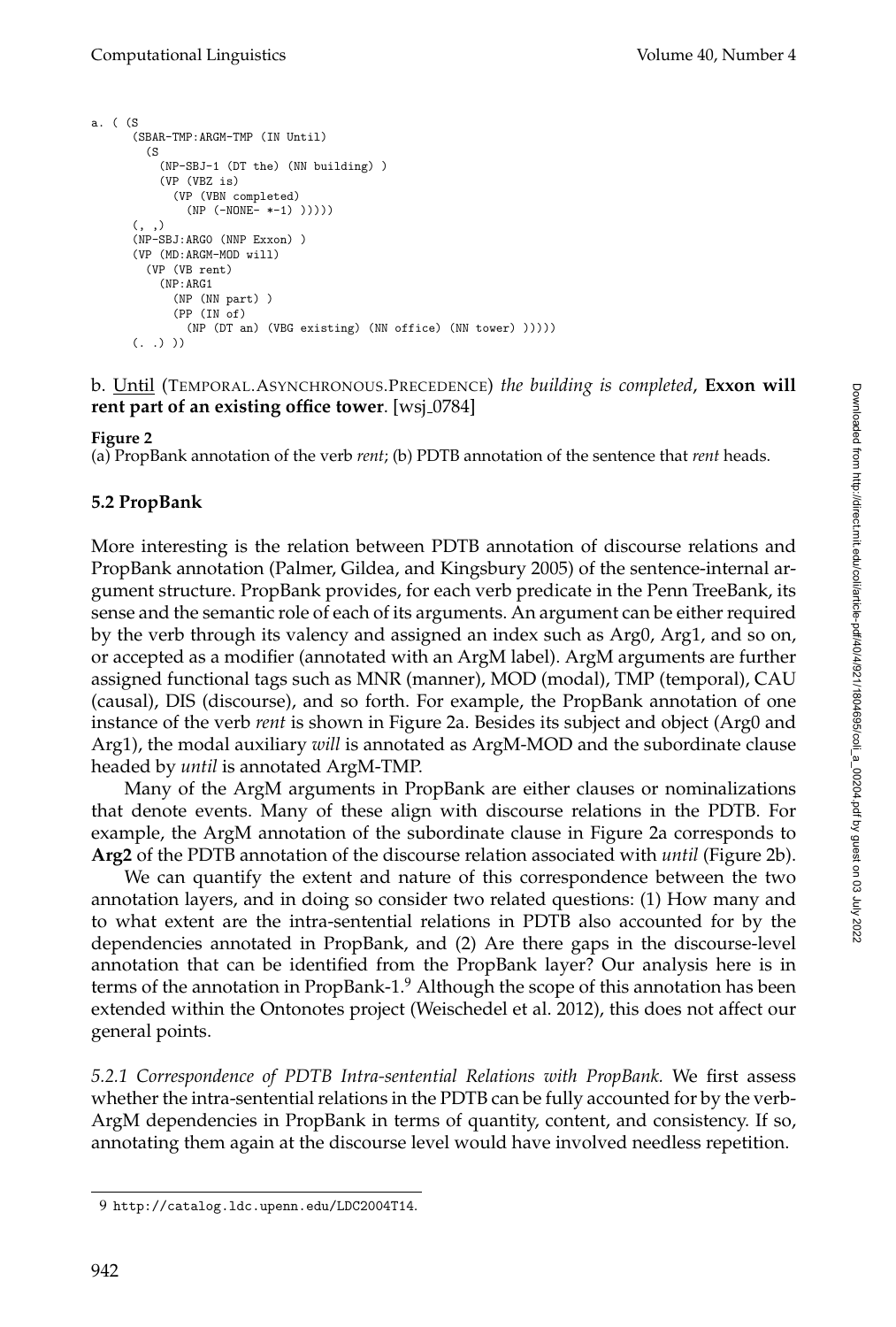There are 11,830 intra-sentential relations annotated in the PDTB, accounting for 28% of the discourse relations annotated in the corpus. Of these 11,830 relations (all of which are candidates for overlap with PropBank), 11,236 involve explicit connectives and 594 do not. The latter primarily hold between independent clauses separated by a semicolon. As the clauses so-linked are independent, neither being a modifier of the other, these relations are not covered in PropBank.

The other 11,236 intra-sentential relations include relations between clauses linked by an explicit coordinating conjunction (such as *and* and *but*). Like the semicolonseparated clauses, these are independent and so also outside the scope of PropBank. The set also includes relations between clauses in the same sentence signaled by a discourse adverbial. In PropBank, discourse adverbials are generally annotated as discourselinking modifiers (ARGM-DIS), leaving unspecified what they link to. For example, in Example (30), the discourse adverbial *instead* conveys a relation between the two "throwing" propositions. While PropBank annotates *instead* as ARGM-DIS of the main clause *throw*, it does not explicitly link *instead* to its other argument.

(30) When the champ has lost his stuff, the great mystery novelist wrote, *when he can no longer throw the high hard one*, **he throws his heart** instead. [wsj 1649]

PropBank-1 did not annotate arguments to copula verbs, so subordinating clauses attached to these verbs were not covered. However, copula verbs have subsequently been included in extensions covering over 75% of PropBank-1 and released as part of Ontonotes-5.0, so these subordinating clauses are now marked as arguments.

Besides differing in terms of intra-sentential coverage, PropBank and the PDTB also differ in their semantics. Specifically, even those PropBank ArgM roles that are closest to discourse relations—ArgM-CAU (causal), ArgM-TMP (temporal), ArgM-PNC (purpose), ArgM-MNR (manner), and ArgM-ADV (adverbial)—differ from the semantics of PDTB senses in several ways.

- Specificity: ARG-TMP is annotated where the PDTB annotates a more specific sense (Synchrony, Precedence, and Succession) of its top-level class TEMPORAL.
- Heterogeneity: Subordinate clauses that are labeled as ArgM-ADV correspond to the full range of PDTB senses.
- Multiplicity: The PDTB allows more than one sense label to be associated with a single discourse connective to indicate that multiple sense relations hold concurrently (e.g., a token of *since* may be labeled with both a temporal and causal sense). In contrast, PropBank only permits a constituent to fill a single functional role. Nevertheless, the seven cases where subordinate clauses are annotated as causal (ArgM-CAU) in PropBank and some form of TEMPORAL sense in the PDTB reveal additional cases of the earlier-mentioned under-annotation of multiple concurrent senses in the PDTB (Section 3.4.3).
- Coverage: The PDTB's sense inventory currently lacks senses corresponding to PropBank's ArgM-MNR and ArgM-PNC roles. This will be discussed in Section 5.2.2.

In terms of consistency, there are also some mismatches in alignment between PDTB arguments and PropBank's semantic role structure, due to the fact that PropBank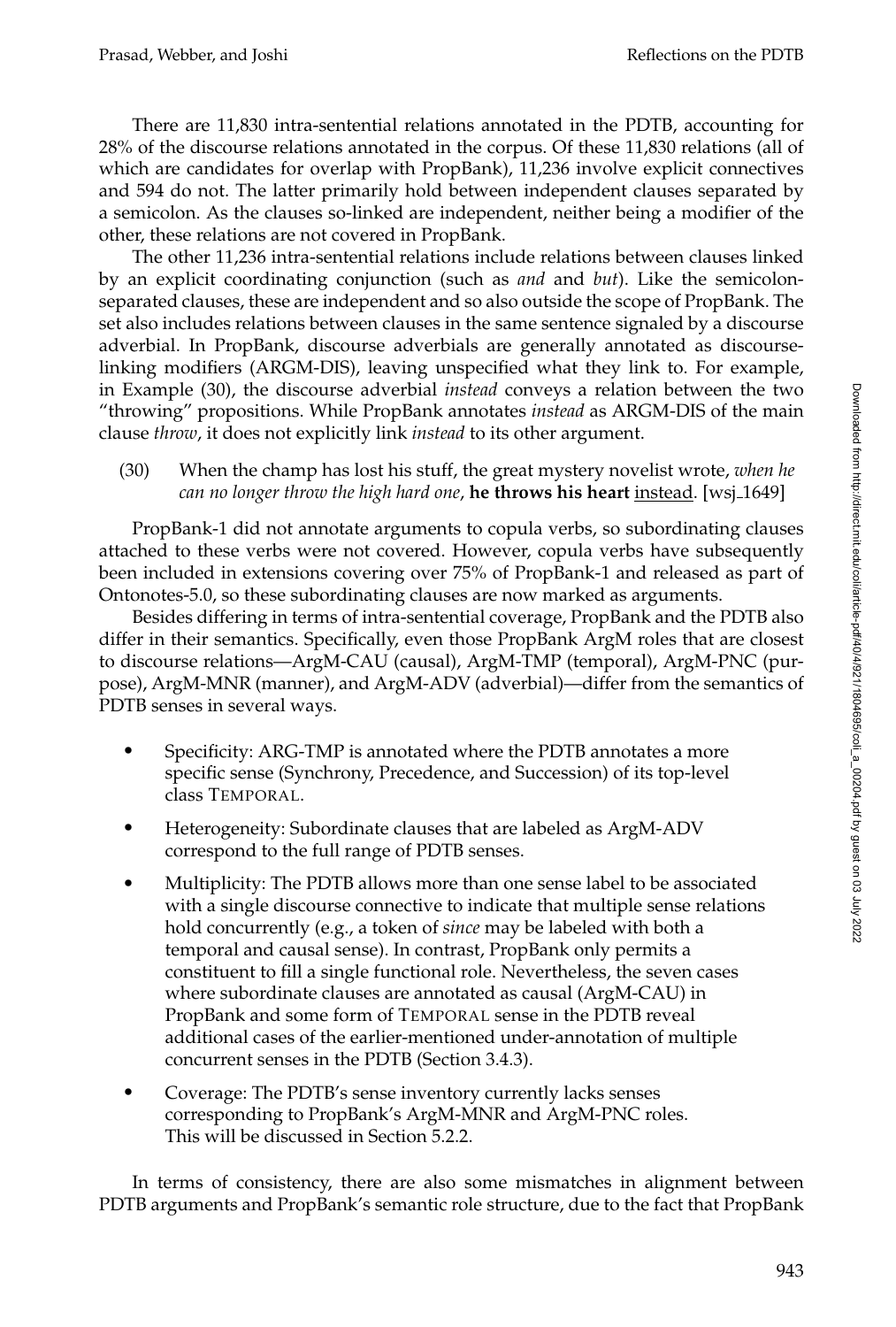annotation is tied directly to the syntactic trees in the PTB. Figure 3(b) shows the PropBank annotation of the verb *say* over the PTB parse tree shown in Figure 3(a), with its initial *when*-clause parsed as a temporal modifier (ArgM-TMP) of *say*. In contrast, PDTB annotation has been done over the raw text, with discontinuous spans permitted as arguments. This allows attribution to be included or excluded from a discourse relation (Section 3.3). In this case, Figure 3(c) shows attribution is excluded: The temporal relation (SUCCESSION) is annotated between *winning* and *awarding*, implying that Mr. Green's winning of the verdict was followed by the judge giving him the additional award. Given the difference in annotation practice, the extent of such mismatches between PDTB and PropBank is expected to be the same as that between PDTB and PTB (Dinesh et al. 2005).

In this section, we have considered whether the intra-sentential relations in the PDTB (i.e., those with both arguments in the same sentence) can be fully accounted for by the verb-ArgM dependencies in PropBank. We have shown that the account is only partial, due in part to the significantly different goals of the two annotation projects and in part to differences in methodological choices. As such, even intra-sententially, a separate layer of discourse relation annotation is motivated.

```
(a) ( (S
(SBAR-TMP
  (WHADVP-1 (WRB When) )
  (S
    (NP-SBJ (NNP Mr.) (NNP Green) )
    (VP (VBD won)
      (NP
        (NP (DT a)
          (ADJP ($ $) (CD 240,000) (-NONE- *U*) )
          (NN verdict) )
        (PP (IN in)
          (NP
            (NP (DT a) (NN land) (NN condemnation) (NN case) )
            (PP (IN against)
              (NP (DT the) (NN state) )))))
      (ADVP-TMP (-NONE- *T*-1) )
      (PP-TMP (IN in)
        (NP (NNP June) (CD 1983) )))))
(, , )(NP-SBJ (PRP he) )
(VP (VBZ says)
 (SBAR (-NONE- 0)
    (S
      (NP-SBJ (NNP Judge) (NNP O'Kicki) )
      (VP
        (ADVP (RB unexpectedly) )
        (VBD awarded)
        (NP (PRP him) )
        (NP (DT an) (JJ additional) ($ $) (CD 100,000) (-NONE- *U*) )))))
(, ))
```
(b) **rel=** *say*; **Arg0=** *he*;

**Arg1=**"Judge O'Kicki unexpectedly awarded him an additional \$100,000.";

**ArgM-TMP=**"When Mr. Green won a \$240,000 verdict in a land condemnation case against the state in June 1983"

(c) When (TEMPORAL.ASYNCHRONOUS.SUCCESSION) **Mr. Green won a \$240,000 verdict in a land condemnation case against the state in June 1983**, he says *Judge O'Kicki unexpectedly awarded him an additional* \$100,000. [wsj\_0267]

**Figure 3**

Comparison of (a) Penn TreeBank; (b) PropBank; (c) PDTB annotation.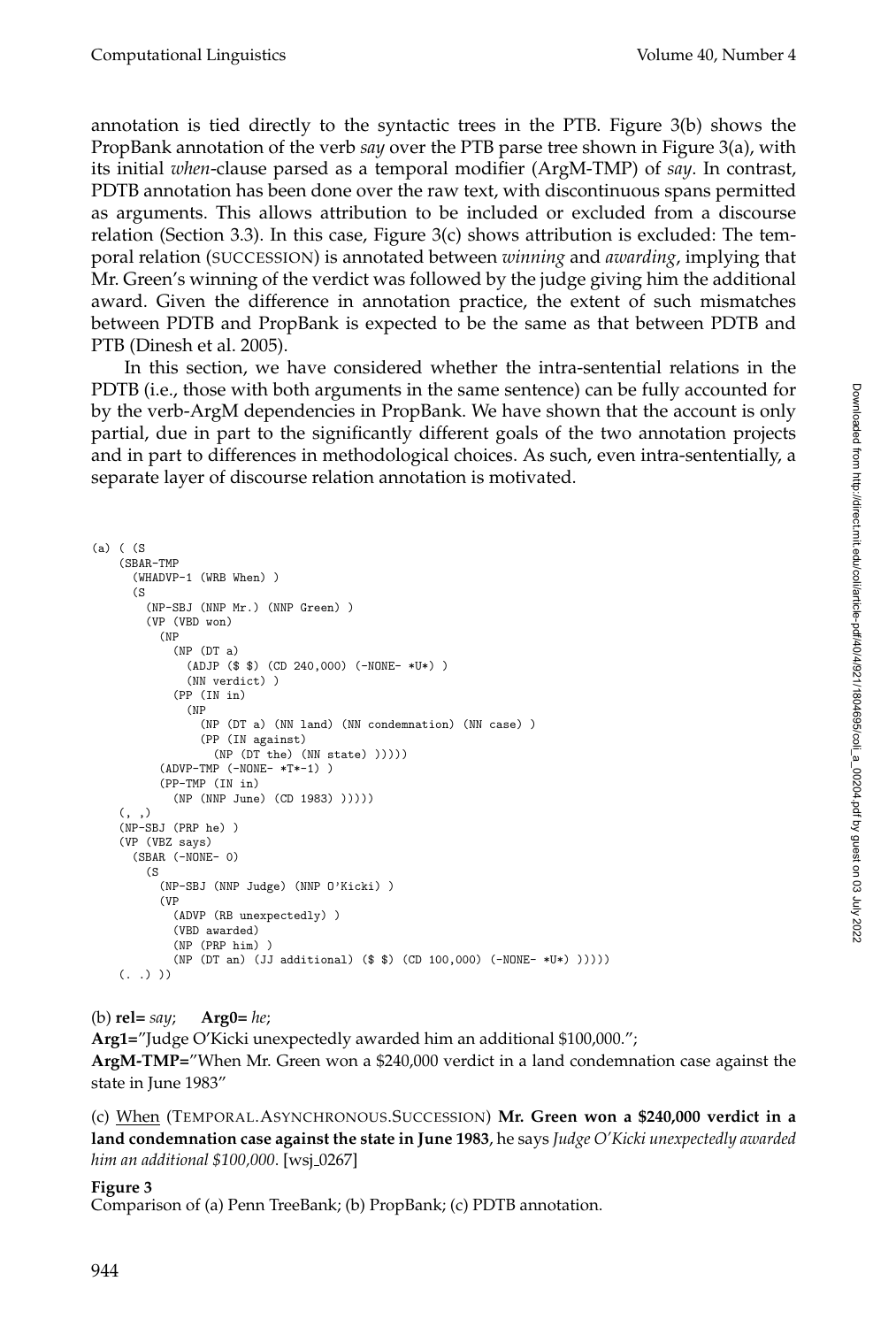*5.2.2 Potential of Seeding New Discourse Relations from PropBank.* Next, we assess whether any of the verb-ArgM dependencies in PropBank could potentially correspond to discourse relations that are not yet annotated in the PDTB. If the type and number of such relations is significant, then PropBank annotations could be used to seed the PDTB with new relations, which could then be corrected and/or annotated manually.

To do this, we aligned the PropBank annotations with the PTB and the PDTB. We started by considering only the five ArgM types mentioned earlier, which gave us a total of 43,432 verb–ArgM dependencies. For ease of analysis, we ignored the tokens of split ArgMs (i.e., ArgMs that are not spanned by a single node). We also ignored tokens from WSJ texts that were not included in the PDTB distribution because of problems with conversion of the parsed files to stand off annotation format (PDTB-Group 2008).

From the total of 43,432 ArgMs, we identified 11,538 ArgMs as clausal, using the PropBank alignment with the PTB. 4116 of these are *free adjuncts* (Example (31)), all of which are new potential discourse relations to consider for the PDTB (cf. Section 3.2). The remaining 7,422 clauses either start with a subordinator or subordinating conjunction, including both finite (Example (32)) and non-finite (Example (33)) adverbial clauses, or are reduced clauses (Example (34)). For these explicitly subordinated clauses, PropBank alignment with the PDTB shows that explicit subordinators/subordinating conjunctions were annotated as connectives in 5,471 of the 7,422 ArgMs, leaving the remaining 1,951 ArgMs as new potential discourse relations for the PDTB. Each of these 6,067 new potential relations identified from the PropBank (i,e., the 4,116 free adjuncts and the 1,951 subordinated clauses) would still have to be reviewed manually to determine whether it does in fact fulfill a discourse function or not.

- (31) They say greedy market manipulators have *made* a shambles of the nation's free-enterprise system [*ArgM*−*ADV* turning the stock market into a big gambling den, with the odds heavily stacked against the small investor].
- (32) That \$130 million, Mr. Sherwood said, "*gives* us some flexibility [*ArgM*−*CAU* in case Temple raises its bid].
- (33) Those dividend bulls argue that corporations are in the unusual position of *having* plenty of cash left over [*ArgM*−*TMP* after paying dividends and making capital expenditures].
- (34) [*ArgM*−*ADV* If not for a 59.6% surge in orders for capital goods by defense contractors], factory orders would have *fallen* 2.1%.

New potential relations identified through PropBank would allow for expanding not just the number of PDTB relations, but also the repertoire of connectives (such as *in case* in Example (32)) and sense categories, in particular a MANNER relation, corresponding to ArgM-MNR, and a PURPOSE relation, corresponding to ArgM-PNC, that are not currently covered in the PDTB. It is important to note here that manner and purpose arguments annotated in PropBank will only be considered arguments to discourse relations when they denote events, facts, states, or propositions, since these are what are taken to be arguments to discourse relations in the PDTB.

# **5.3 Summary**

Linguistic annotation invariably involves a considerable amount of time and effort. When linguistic analysis at multiple levels is encoded on the same source corpus as different layers of annotation, there is potential value in assessing how the annotation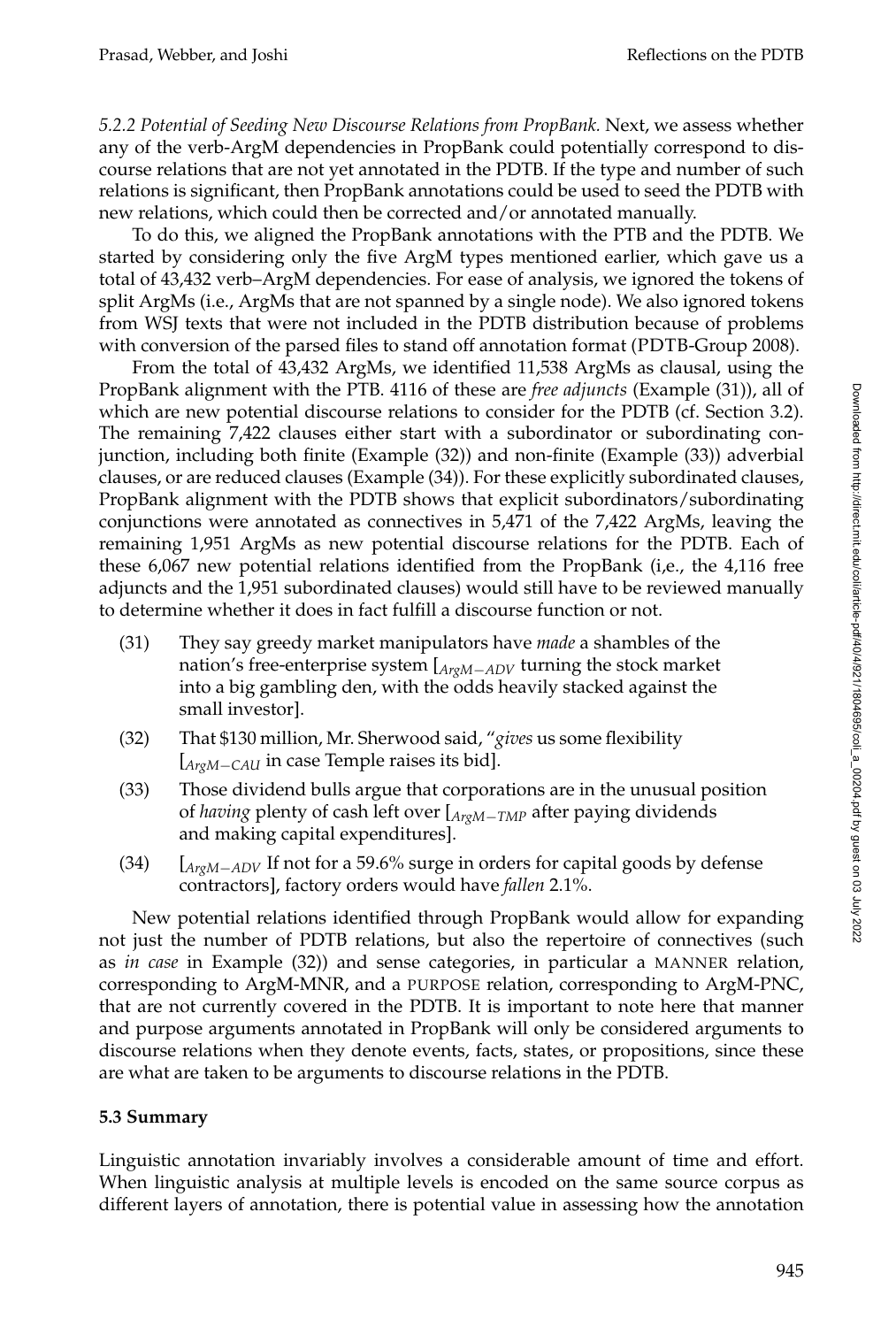content of the different layers differ from each other, and in exploring how annotations from one layer can be exploited usefully for annotation in other layers. This section has compared the annotation content of the PDTB with that of TimeBank and PropBank, showing that while some of the linguistic phenomena annotated in PDTB have also been annotated in TimeBank and PropBank, there are significant differences in both the extent and the content of the annotation. This section has also discussed some of the ways in which annotations from one layer can enrich and/or improve the consistency of annotation in other layers.

# **6. Conclusion**

Our goals in this paper have been to

- give a thoughtful description of the PDTB that reflects what we have learned since release of the corpus in 2008;
- r correct some assumptions about the PDTB that show that researchers may either be ignoring significant features of its annotation of discourse relations or taking *accidental* properties of its annotation to be *intrinsic* properties of the discourse relations themselves;
- describe and place in context the ways in which annotation of comparable resources in other languages and genres has varied from that of the PDTB; and
- r provide an analysis of the relation of PDTB annotation to that of TimeBank and PropBank over the same Penn TreeBank corpus and show how they are, in large part, complementary.

We hope that the number of researchers able to make use of the PDTB will continue to grow, as will the number of similarly annotated corpora. We ourselves hope to be able to enrich the PDTB in the future—widening the scope of discourse relations that are annotated, improving the recording of evidence for annotation decisions, and expanding the annotation to include additional textual genres, especially ones that are less formal than news texts, such as public talks and consumer health advice. The results should be of further benefit to a growing community of scholars and developers considering the challenges of extended text.

# **Acknowledgments**

This work was partially supported by NSF grants EIA–02024417, RI–0705671, and CNS–1059353. We would like to thank other members of the team involved in developing the PDTB: Nikhil Dinesh, Alan Lee, Eleni Miltsakaki, Livio Robaldo, and Geraud Campion. We are also grateful to Katja Markert, Jiří Mírovský, Dipti Misra Sharma, Himanshu Sharma, Nianwen Xue, and Deniz Zeyrek for providing valuable clarification and information about their discourse annotation projects, and to Sameer Pradhan for clarification of Ontonotes and PropBank.

We would also like to thank our three anonymous reviewers for helping us deliver as clear and informative a paper as possible.

# **References**

Agarwal, M., R. Shah, and P. Mannem. 2011. Automatic question generation using discourse cues. In *Proceedings of the ACL HLT 2011 Workshop on Innovative Use of NLP for Building Educational Applications*, pages 1–9, Portland, OR.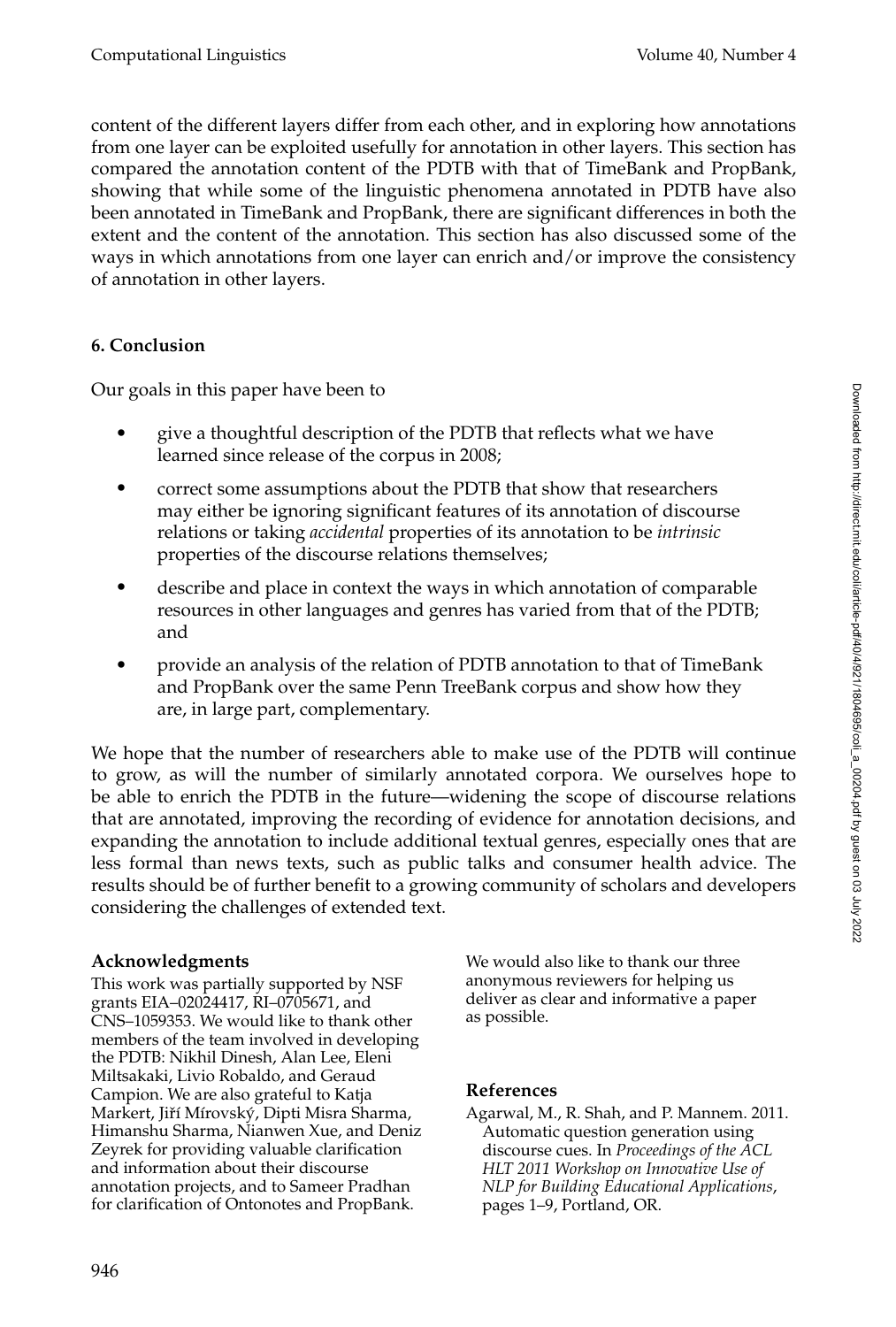Aijmer, K. and A.-M. Simon-Vandenbergen. 2004. A model and a methodology for the study of pragmatic markers. *Journal of Pragmatics*, 36:1781–1805.

Aktaş, B., C. Bozşahin, and D. Zeyrek. 2010. Discourse relation configurations in Turkish and an annotation environment. In *Proceedings of the 4th Linguistic Annotation Workshop*, pages 202–206, Uppsala.

Al-Saif, A. 2012. *Human and automatic annotation of discourse relations for Arabic*. Ph.D. thesis, University of Leeds.

Al-Saif, A. and K. Markert. 2010. The Leeds Arabic Discourse Treebank: Annotating discourse connectives for Arabic. In *Proceedings of the 7th International Conference on Language Resources and Evaluation (LREC-2010)*, pages 2,046–2,053, Valletta.

Al-Saif, A. and K. Markert. 2011. Modelling discourse relations for Arabic. In *Proceedings of the Conference on Empirical Methods in Natural Language Processing*, pages 736–747, Edinburgh.

Allen, J. 1984. Towards a general theory of action and time. *Artificial Intelligence*, 23:123–154.

Asher, N. 1993. *Reference to Abstract Objects*. Kluwer, Dordrecht.

Asher, N. and A. Lascarides. 2003. *Logics of conversation*. Cambridge University Press.

Asr, F. T. and V. Demberg. 2012a. Implicitness of discourse relations. In *Proceedings of COLING*, pages 2,669–2,684, Mumbai.

Asr, F. T. and V. Demberg. 2012b. Measuring the strength of linguistic cues for discourse relations. In *Proceedings of the Workshop on Advances in Discourse Analysis and its Computational Aspects (ADACA)*, pages 33–42, Mumbai.

Asr, F. T. and V. Demberg. 2013. On the information conveyed by discourse markers. In *Proceedings of the 4th Annual Workshop on Cognitive Modeling and Computational Linguistics (CMCL)*, pages 84–93, Sofia.

Baldridge, J., N. Asher, and J. Hunter. 2007. Annotation for and robust parsing of discourse structure on unrestricted texts. *Zeitschrift fur Sprachwissenschaft*, 26:213–239.

Bejček, E., E. Hajičová, J. Hajič, P. Jínová, .<br>V. Kettnerová, V. Kolářová, M. Mikulová, J. Mírovský, A. Nedoluzhko, J. Panevová, L. Poláková, M. Ševčíková, J. Štěpánek, and Šárka Zikánová. 2013. Prague Dependency Treebank 3.0 data/ software. Technical report, Univerzita

Karlova v Praze, MFF, FAL, Prague. http://ufal.mff.cuni.cz/pdt3.0/.

- Bunt, H., R. Prasad, and A. Joshi. 2012. First steps towards an ISO standard for annotating discourse relations. In *Proceedings of the Joint ISA-7, SRSL-3, and I2MRT Workshop on Semantic Annotation and the Integration and Interoperability of Multimodal Resources and Tools*, pages 60–69, Istanbul.
- Carlson, L., D. Marcu, and M. E. Okurowski. 2001. Building a discourse-tagged corpus in the framework of rhetorical structure theory. In *Proceedings of the 2nd SIGDIAL Workshop on Discourse and Dialogue, Eurospeech 2001*, pages 1–10, Aalborg.
- Danlos, L., D. Antolinos-Basso, C. Braud, and C. Roze. 2012. Vers le FDTB: French Discourse Tree Bank. In *Proceedings of the Joint Conference JEP-TALN-RECITAL*, pages 471–479, Grenoble.
- Demirsahin, I., A. Ozturel, C. Bozsahin, and D. Zeyrek. 2013. Applicative structures and immediate discourse in the Turkish Discourse Bank. In *Proceedings of the 7 th Linguistic Annotation Workshop and Interoperability with Discourse*, pages 122–130, Sofia.
- Dinesh, N., A. Lee, E. Miltsakaki, R. Prasad, A. Joshi, and B. Webber. 2005. Attribution and the (non)-alignment of syntactic and discourse arguments of connectives. In *Proceedings of the ACL Workshop on Frontiers in Corpus Annotation II: Pie in the Sky*, pages 29–36, Ann Arbor, MI.
- Elwell, R. and J. Baldridge. 2008. Discourse connective argument identification with connective specific rankers. In *Proceedings of ICSC-2008*, pages 198–205, Santa Clara, CA.
- Forbes-Riley, K., B. Webber, and A. Joshi. 2006. Computing discourse semantics: The predicate-argument semantics of discourse connectives in D-LTAG. *Journal of Semantics*, 23:55–106.

Ghosh, S., R. Johansson, G. Riccardi, and S. Tonelli. 2011a. Shallow discourse parsing with conditional random fields. In *Proceedings of the International Joint Conference on Natural Language Processing*, pages 1,071–1,079, Chiang Mai.

Ghosh, S., R. Johansson, G. Riccardi, and S. Tonelli. 2012. Improving the recall of a discourse parser by constraint-based postprocessing. In *Proceedings of the Eighth International Conference on Language Resources and Evaluation*, pages 2,791–2,794, Istanbul.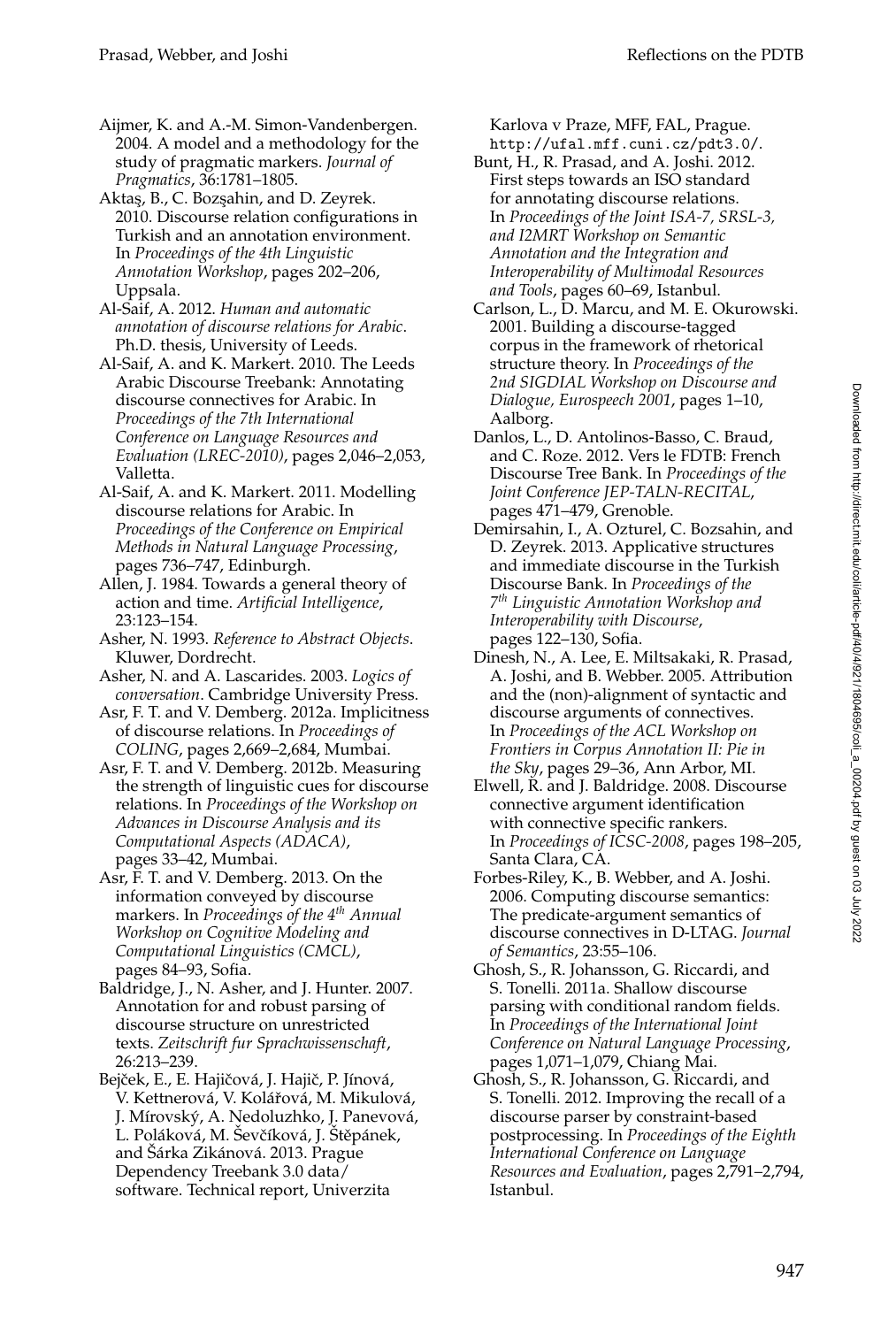Ghosh, S., S. Tonelli, G. Riccardi, and R. Johansson. 2011b. End-to-end discourse parser evaluation. In *Proceedings of the Fifth IEEE International Conference on Semantic Computing*, pages 169–172, Palo Alto, CA.

Halliday, M. A. K. and R. Hasan. 1976. *Cohesion in English*. Longman, London.

Hirschberg, J. and D. Litman. 1993. Empirical studies on the disambiguation of cue phrases. *Computational Linguistics*, 19(3):501–530.

Jayez, J. and C. Rossari. 1998. Pragmatic connectives as predicates: the case of inferential connectives. In P. St Dizier, ed., *Predicative forms in natural language and in lexical knowledge bases*, pages 285–319. Springer, Dordrecht.

Jiang, X. 2013. *Predicting the use and interpretation of implicit and explicit discourse connectives*. Ph.D. thesis, M.Sc. Thesis, School of Psychology, Philosophy and Language Sciences (PPLS), University of Edinburgh.

Jínová, P., J. Mírovský, and L. Poláková. 2012. Semi-automatic annotation of intra-sentential discourse relations in PDT. In *Proceedings of the Workshop on Advances in Discourse Analysis and its Computational Aspects (ADACA)*, pages 43–58, Mumbai.

Kehler, A. 2002. *Coherence, Reference, and the Theory of Grammar*. CSLI Publications, Palo Alto, CA.

Knott, A. 1996. *A Data-Driven Methodology for Motivating a Set of Coherence Relations*. Ph.D. thesis, University of Edinburgh.

Knott, A., J. Oberlander, M. O'Donnell, and C. Mellish. 2001. Beyond elaboration: The interaction of relations and focus in coherent text. In T. Sanders, J. Schilperoord, and W. Spooren, editors, *Text Representation: Linguistic and Psycholinguistic Aspects*, pages 181–196. John Benjamins Publishing.

Kolachina, S., R. Prasad, D. M. Sharma, and A. Joshi. 2012. Evaluation of discourse relation annotation in the Hindi Discourse Relation Bank. In *Proceedings of the Eighth International Conference on Language Resources and Evaluation*, pages 823–828, Istanbul.

Lakoff, R. 1971. Ifs, ands and buts about conjunction. *Studies in Linguistic Semantics*, 3:114–149.

Lin, Z., H. T. Ng, and M.-Y. Kan. 2012. A PDTB-styled end-to-end discourse parser. *Natural Language Engineering*, 20:151–184.

Mann, W. C. and S. A. Thompson. 1988. Rhetorical Structure Theory: Toward a functional theory of text organization. *Text*, 8(3):243–281.

- Marcus, M. P., B. Santorini, and M. A. Marcinkiewicz. 1993. Building a large annotated corpus of English: The Penn Treebank. *Computational Linguistics*, 19(2):313–330.
- Martin, J. R. 1992. *English Text: System and Structure*. Benjamins, Amsterdam.
- Meyer, T. 2011. Disambiguating temporal-contrastive connectives for machine translation. In *Proceedings of the ACL 2011 Student Session*, pages 46–51, Portland, OR.
- Meyer, T. and A. Popescu-Belis. 2012. Using sense-labeled discourse connectives for statistical machine translation. In *Proceedings of the Workshop on Hybrid Approaches to Machine Translation (HyTra)*, pages 129–138, Avignon.
- Meyer, T. and B. Webber. 2013. Implicitation of discourse connectives in (machine) translation. In *Proceedings of the ACL Workshop on Discourse in Machine Translation*, pages 19–26, Sofia.
- Miltsakaki, E., N. Dinesh, R. Prasad, A. Joshi, and B. Webber. 2005. Experiments on sense annotation and sense disambiguation of discourse connectives. In *Proceedings of the Fourth Workshop on Treebanks and Linguistic Theories (TLT)*, pages 1–12, Barcelona.
- Miltsakaki, E., R. Prasad, A. Joshi, and B. Webber. 2004. Annotating discourse connectives and their arguments. In *Proceedings of the Workshop on Frontiers in Corpus Annotation (Human Language Technology Conference and the Conference of the North American Association of Computational Linguistics)*, pages 9–16, Boston, MA.
- Miltsakaki, E., L. Robaldo, A. Lee, and A. Joshi. 2008. Sense annotation in the Penn Discourse Treebank. *Computational Linguistics and Intelligent Text Processing, Lecture Notes in Computer Science*, 4919:275–286.
- Mladová, L., Šárka Zikánová, and E. Hajičová. 2008. From sentence to discourse: Building an annotation scheme for discourse based on Prague Dependency Treebank. In *Proceedings of the Sixth International Language Resources and Evaluation (LREC'08)*, pages 2,564–2,570, Marrakech.
- Moens, M. and M. Steedman. 1988. Temporal ontology and temporal reference. *Computational Linguistics*, 14(2):15–28.

Ostler, S. 1987. Academic and ethnic background as factors affecting writing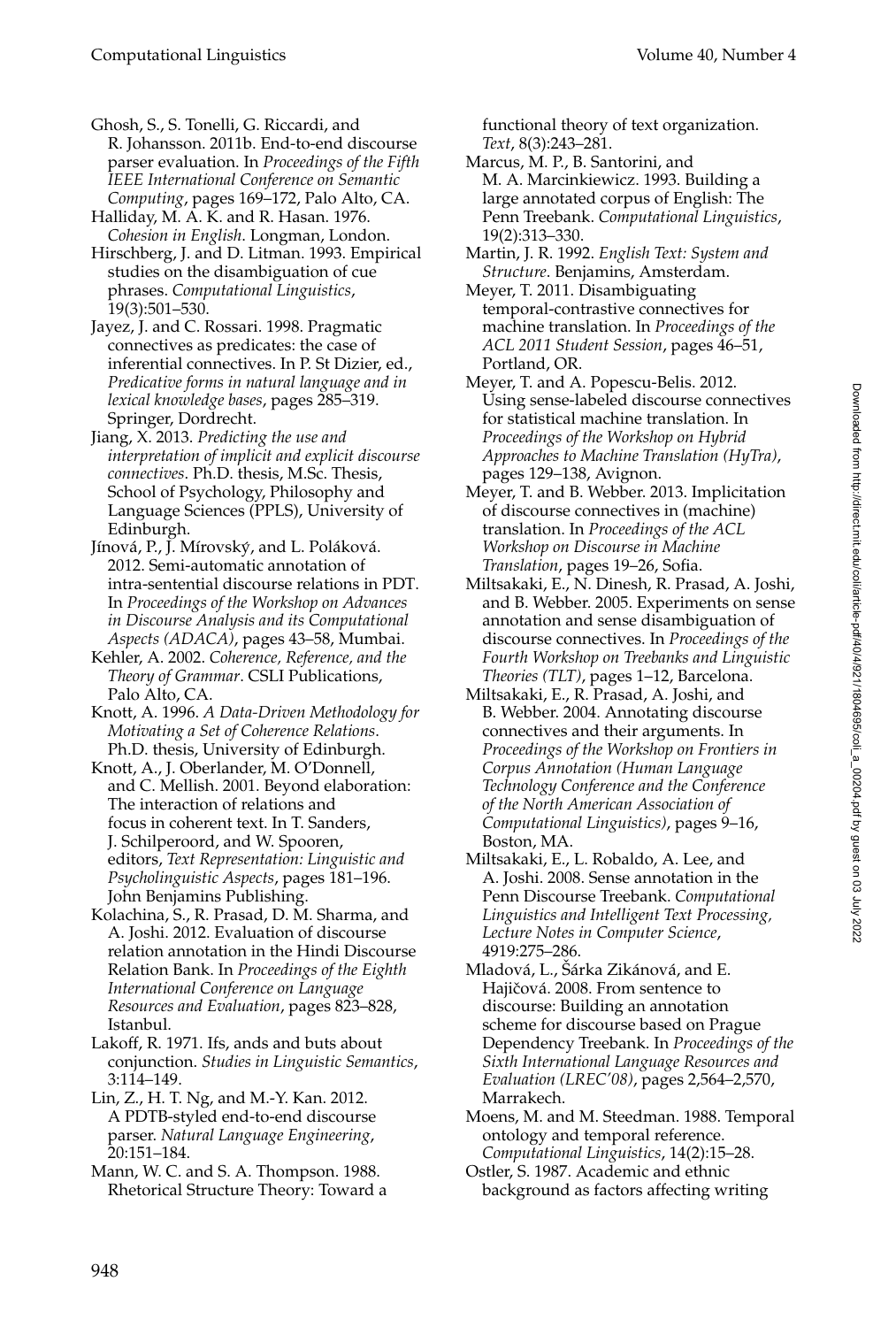performance. In A. Purves, editor, *Writing across Languages and Cultures: Issues in Contrastive Rhetoric*, pages 261–272. Sage.

Oza, U., R. Prasad, S. Kolachina, S. Meena, D. M. Sharma, and A. Joshi. 2009. Experiments with annotating discourse relations in the Hindi Discourse Relation Bank. In *Proceedings of the 7th International Conference on Natural Language Processing (ICON)*, pages 1–10, Hyderabad.

Palmer, M., D. Gildea, and P. Kingsbury. 2005. The Proposition Bank: An annotated corpus of semantic roles. *Computational Linguistics*, 31(1):71–106.

Pareti, S. 2012. A database of attribution relations. In *Proceedings of the 8th Conference on International Language Resources and Evaluation (LREC12)*, pages 3,213–3,217, Istanbul.

Patterson, G. and A. Kehler. 2013. Predicting the presence of discourse connectives. In *Proceedings of the 2013 Conference on Empirical Methods in Natural Language Processing*, pages 914–923, Seattle, WA.

PDTB-Group. 2008. The Penn Discourse TreeBank 2.0 Annotation Manual. Technical report IRCS-08-01, Institute for Research in Cognitive Science, University of Pennsylvania.

Pitler, E. and A. Nenkova. 2009. Using syntax to disambiguate explicit discourse connectives in text. In *Proceedings of the Joint Conference of the 47th Meeting of the Association for Computational Linguistics and the 4th International Joint Conference on Natural Language Processing*, pages 13–16, Singapore.

Pitler, E., M. Raghupathy, H. Mehta, A. Nenkova, A. Lee, and A. Joshi. 2008. Easily identifiable discourse relations. In *Proceedings of COLING*, pages 87–90, Manchester.

Poláková, L., P. Jínová, Šárka Zikánová, Z. Bedřichová, J. Mírovský, M. Rysová, J. Zdeňková, V. Pavlíková, and E. Hajičová. 2012. Manual for annotation of discourse relations in the Prague Dependency Treebank. Technical report TR-2012/47, Institute of Formal and Applied Linguistics, Charles University in Prague, Prague, Czech Republic.

Poláková, L., J. Mírovský, A. Nedoluzhko, P. Jínová, V. Zikánová, and E. Hajičová. 2013. Introducing the Prague Discourse Treebank 1.0. In *Proceedings of the 6th International Joint Conference on Natural Language Processing*, pages 91–99, Nagoya.

Polanyi, L., C. Culy, M. van den Berg, G. L. Thione, and D. Ahn. 2004. Sentential structure and discourse parsing. In *ACL 2004 Workshop on Discourse Annotation*, pages 80–87, Barcelona.

- Prasad, R., N. Dinesh, A. Lee, A. Joshi, and B. Webber. 2007. Attribution and its annotation in the Penn Discourse TreeBank. *Traitement Automatique des Langues, Special Issue on Computational Approaches to Document and Discourse*, 47(2):43–64.
- Prasad, R., N. Dinesh, A. Lee, E. Miltsakaki, L. Robaldo, A. Joshi, and B. Webber. 2008. The Penn Discourse TreeBank 2.0. In *Proceedings of LREC*, pages 2,961–2,968, Marrakesh.
- Prasad, R. and A. Joshi. 2008. A discourse-based approach to generating why-questions from texts. In *Proceedings of the Workshop on the Question Generation Shared Task and Evaluation Challenge*, pages 1–3, Arlington, VA.
- Prasad, R., A. Joshi, and B. Webber. 2010a. Exploiting scope for shallow discourse parsing. In *Proceedings of the Seventh International Conference on Language Resources and their Evaluation*, pages 2,076–2,083, Valletta.
- Prasad, R., A. Joshi, and B. Webber. 2010b. Realization of discourse relations by other means: Alternative lexicalizations. In *Proceedings of the 23rd International Conference on Computational Linguistics*, pages 1,023–1,031, Beijing.
- Prasad, R., S. McRoy, N. Frid, A. Joshi, and H. Yu. 2011. The Biomedical Discourse Relation Bank. *BMC Bioinformatics*, 12(188):1–18.
- Pustejovsky, J., P. Hanks, R. Sauri, A. See, R. Gaizauskas, A. Setzer, and D. Radev. 2003a. The Timebank corpus. In *Proceedings of the Corpus Linguistics Meeting*, pages 647–656, Lancaster.
- Pustejovsky, J., A. Meyers, M. Palmer, and M. Poesio. 2005. Merging PropBank, NomBank, TimeBank, Penn Discourse Treebank and Coreference. In *Proceedings of the Workshop on Frontiers in Corpus Annotations II: Pie in the Sky*, pages 5–12, Ann Arbor, MI.
- Pustejovsky, J., J. Castaño, R. Ingria, R. Sauri, R. Gaizauskas, A. Setzer, and G. Katz. 2003b. TimeML: Robust specification of event and temporal expressions in text. *New Directions in Question Answering*, 3:28–34.
- Ramesh, B., R. Prasad, T. Miller, B. Harrington, and H. Yu. 2012. Automatic discourse connective detection in biomedical text. *Journal of the American*